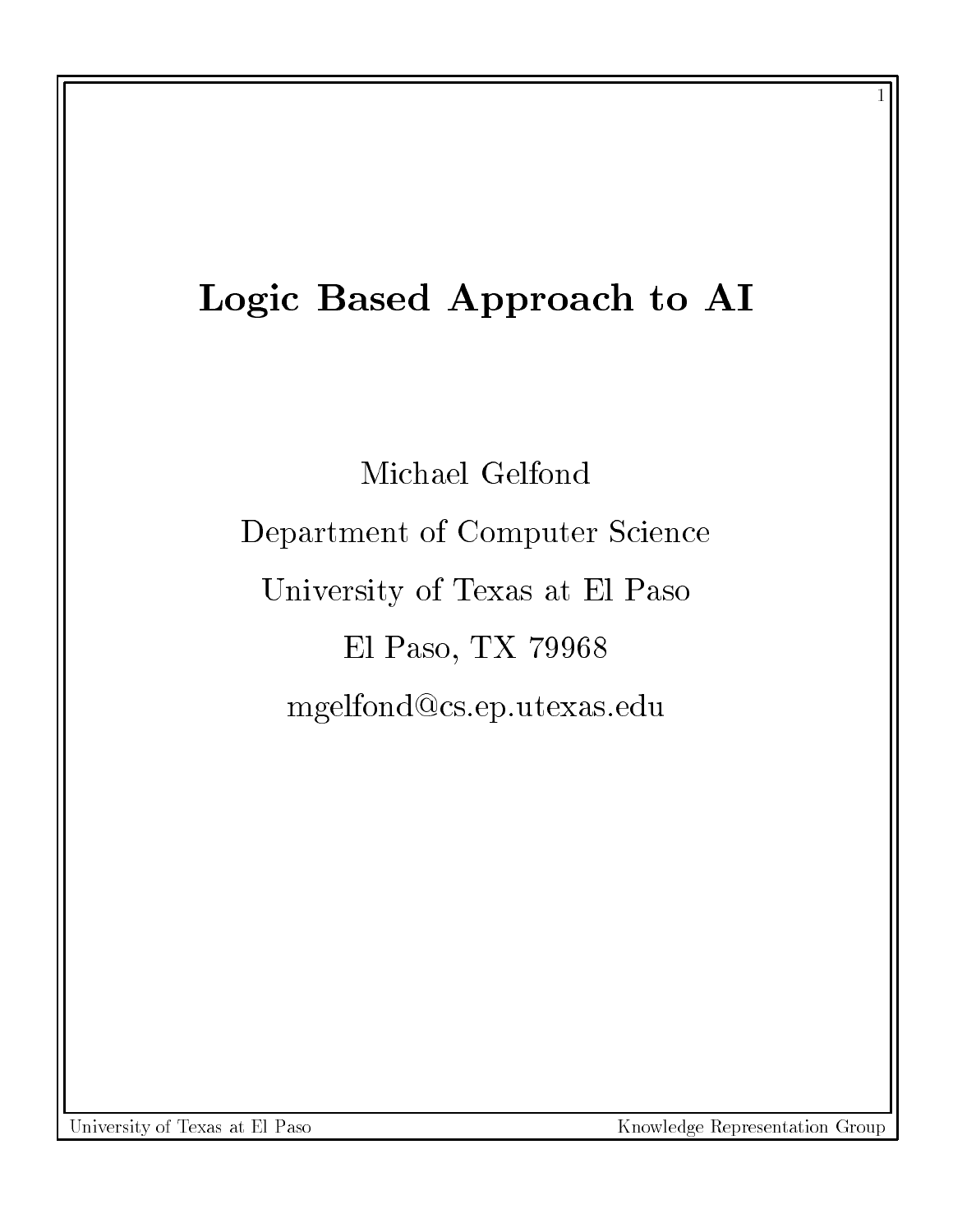## Introduction

 $\bullet$  To make machines smart we need to teach  $\,$   $\,$   $\,$   $\,$   $\,$   $\,$   $\,$ them how to reason and how to learn.

Most teaching is done by instructions.

Most learning comes from instructions.

We need efficient means of communication!

 $\bullet$  Languages differ according to the type of  $\hspace{0.1mm}$ information their designers want to communicate to computers. Two basic types:

ALGORITHMIC languages describe sequences of actions for a computer to perform.

DECLARATIVE languages describe properties of ob jects in a given domain.

 $-$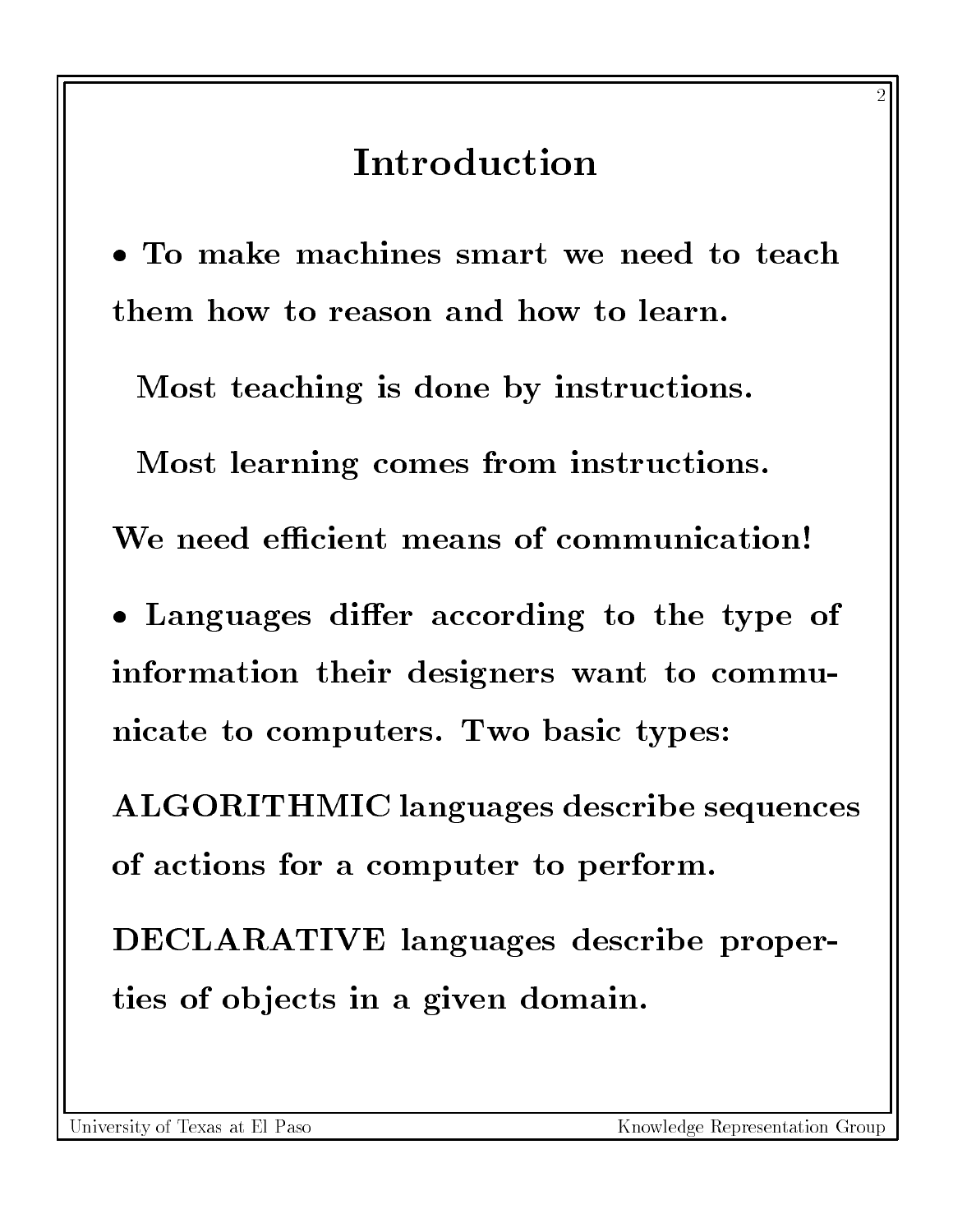#### First-order Languages

 $\bullet$  Developed in the beginning of the century  $\quad$   $\parallel$ (Boole, Frege, Peano,...).

Original domain of applicability - math.

 $\bullet$  Statements constructed from atoms, e.g.  $\ p(t),$ by applying logical connectives and quanti fiers, e.g.,

 $\exists X \forall Y \ follows(Y, X) \qquad \forall X \ (p(X) \lor \neg p(X))$ 

 $\bullet$  <code>iruth</code> of atomic sentences depends on interpretation of symbols.

Truth of compound sentences is defined through the truth of atomic sentences and the meaning of connectives.

University of Texas at El Paso

 $\sim$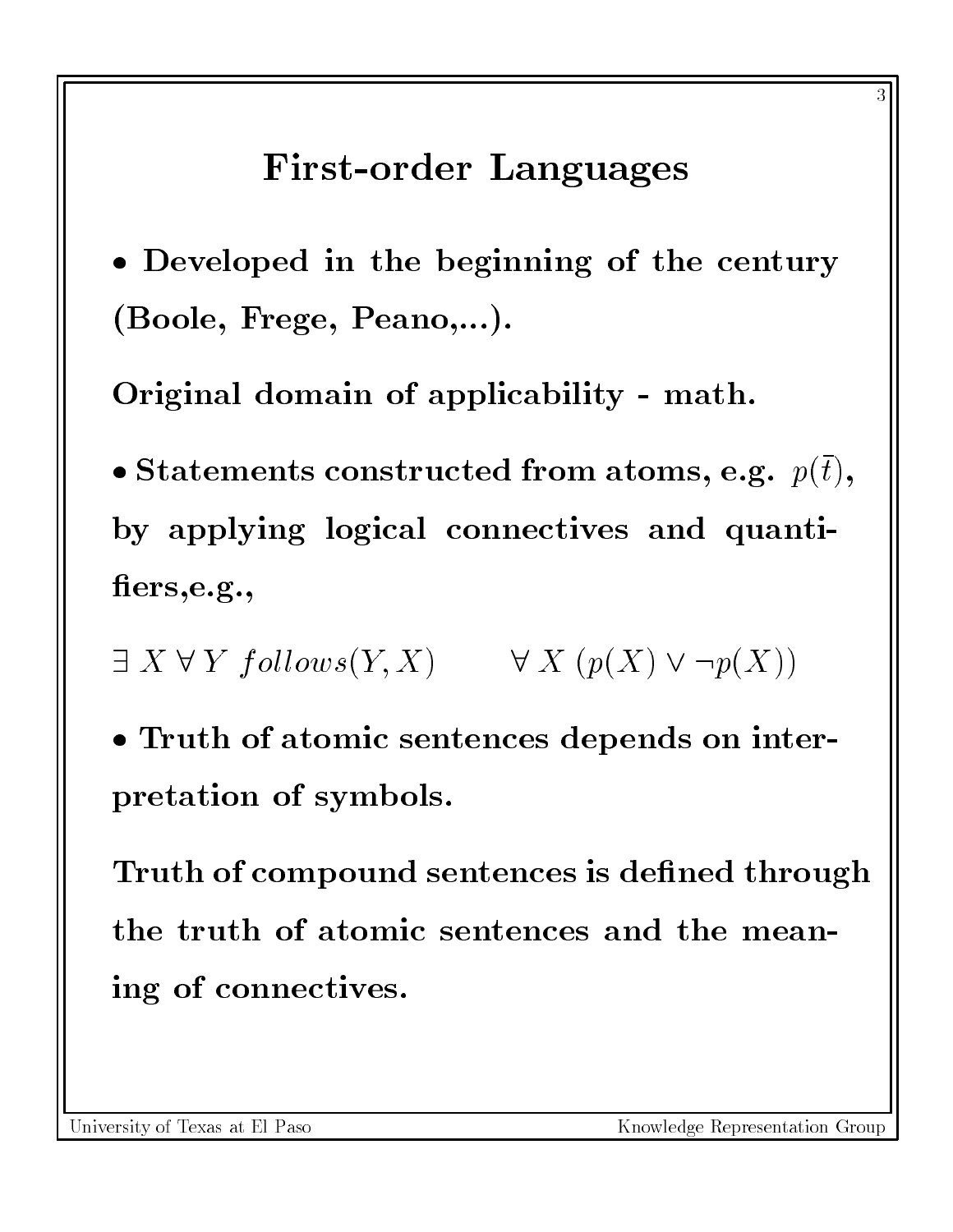## **Entailment and Inference**

 $\bullet$  Set  $T$  of formulas ENTAILS formula  $F_n$   $(T \models \quad \parallel \quad$  $F_n$ ) if  $F_n$  is true under every interpretation of symbols which makes  $T$  true.

 $\bullet$  Relation  $T \models F_n$  is established by giving a  $\;\; \mid$ correct logical argument: a sequence of statements  $F_0,\ldots,F_n$  where each  $F_i$  is an axiom or is obtained from previous statements by inference rules, e.g.

$$
\frac{A,~~B~if~A}{B}
$$

- Almost all mathematical knowledge can be expressed in a simple first-order language.
- $\bullet$  rew inference rules and a simple set of axioms are (in principle) enough to prove practically all mathematical theorems in our text-

University of Texas at El Paso

 $\overline{\phantom{a}}$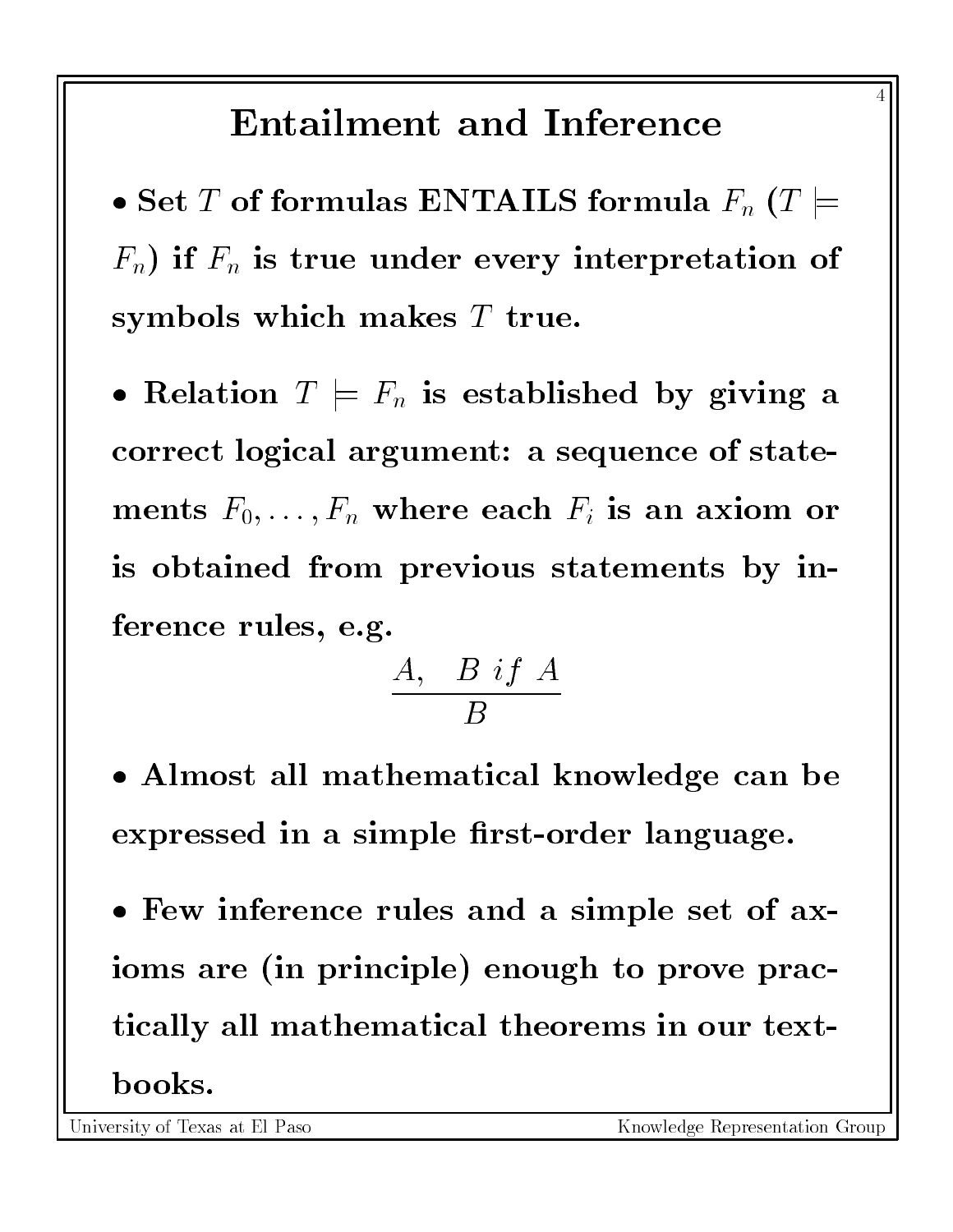# Automating Inference

Establishing truth of  $F$  in  $T$  can be reduced to SEARCH in the space of all formal arguments (proofs).

**PROBLEM** - make search efficient

Three approaches: find

1. efficient inference rules

2. efficient ways to apply these rules

3. classes of theories with comparatively simple proofs

Study of deductive systems started 50 years ago (Herbrand, Gentzen, Pravitz,...), Robinson and Maslov - Resolution Rule (1965), various resolution strategies.

University of Texas at El Paso

 $\sim$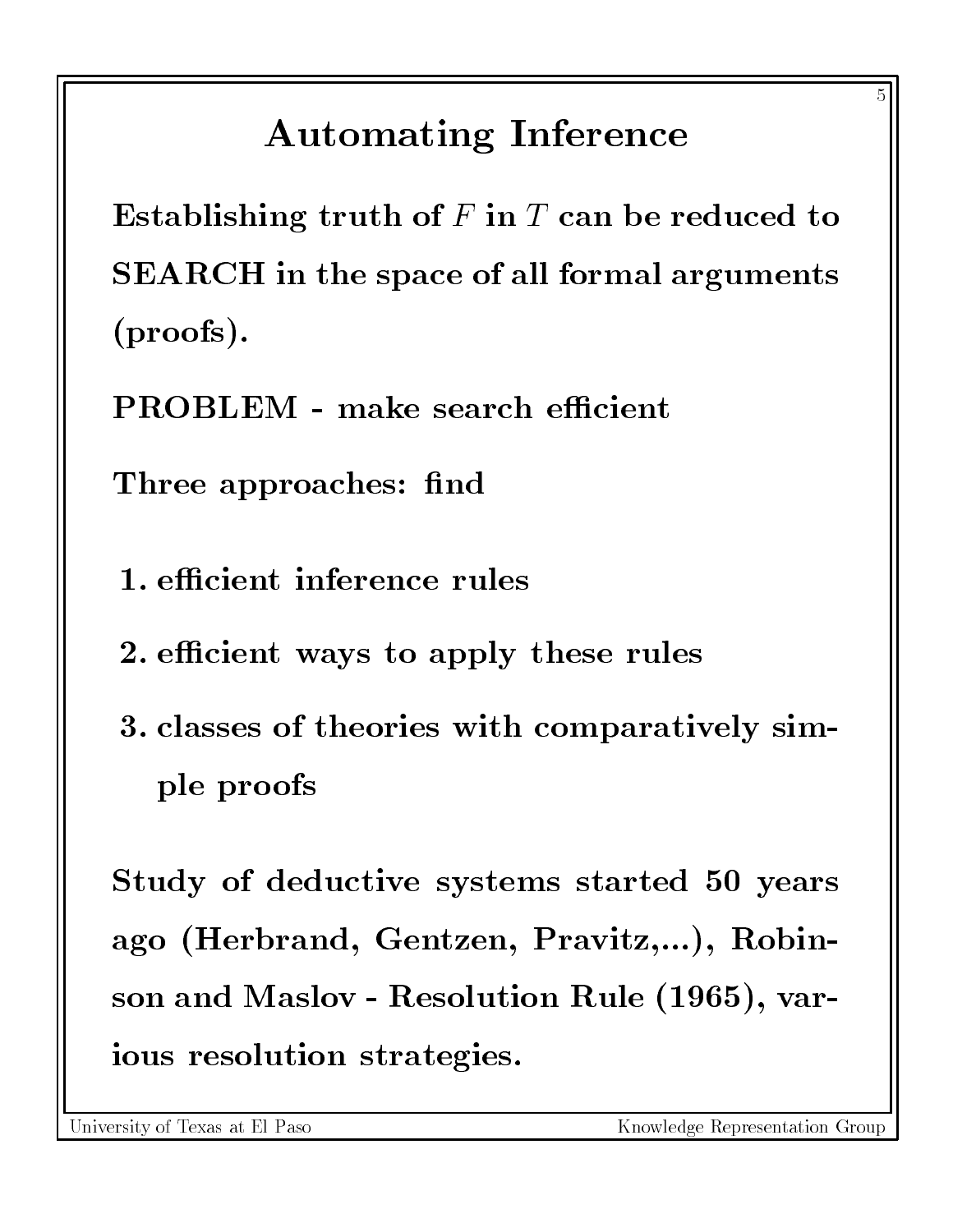#### Pure Prolog

PROLOG - programming in logic (Kowalski, Colmerauer, Warren 1978)

Program is a collection of statements of the form

 $A_1(X) \wedge \ldots \wedge A_n(X) \supset A_0$ 

Efficient query answering procedure implements the resolution inference rule and a simple, but efficient strategy of applying this rule.

In ten years the domain of applicability of predicate calculus expanded from mathematics to include natural language processing, databases, and even writing of compilers and operating systems.

University of Texas at El Paso

 $\sim$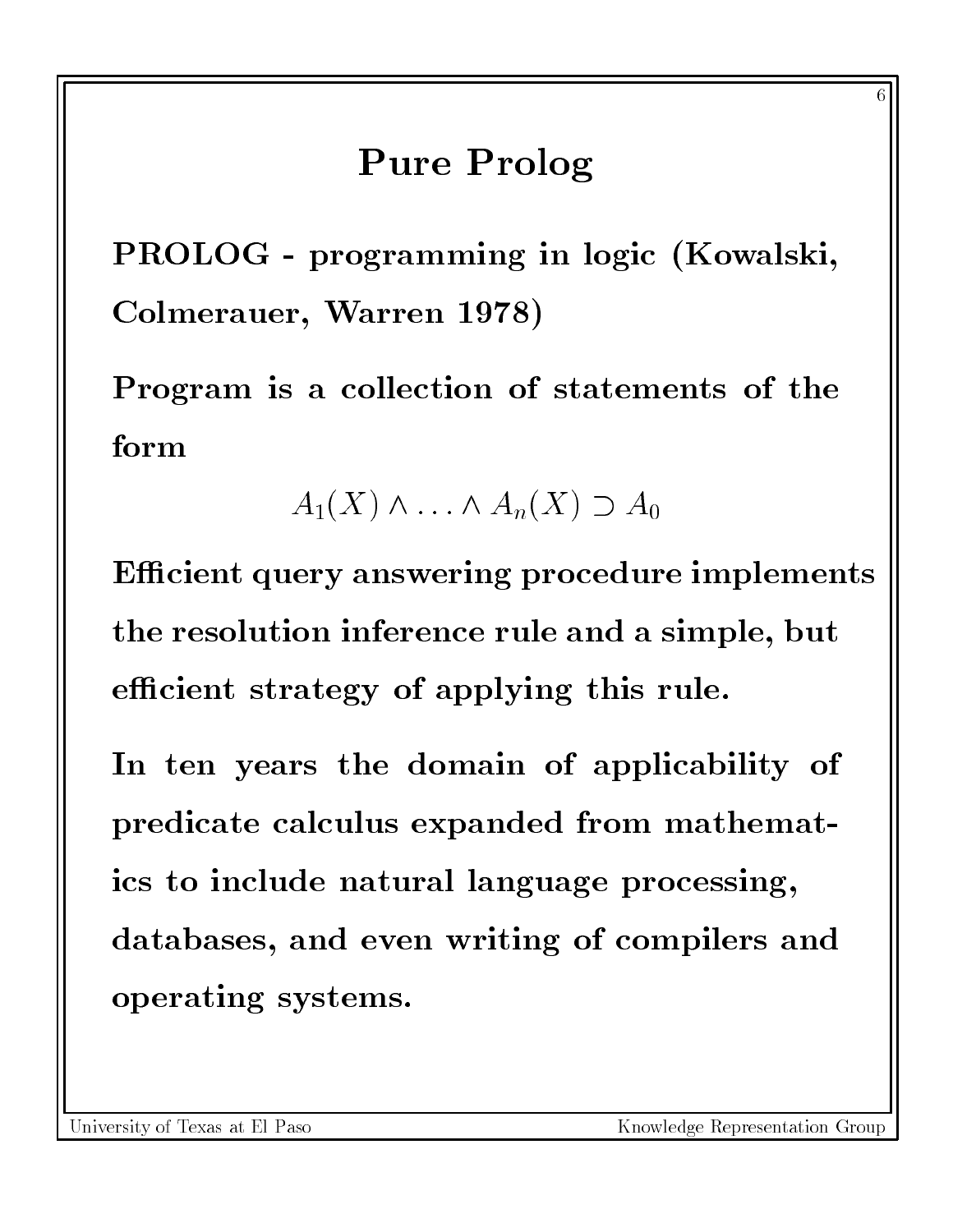# Example

Family:

father(john,sam).

```
mother(mary,sam).
```
 $parent(X,Y)$  if  $father(X,Y)$ .

 $parent(X,Y)$  if  $mother(X,Y)$ .

 $child(X,Y)$  if  $parent(Y,X)$ .

A reasoner, who "knows" this information about family should be able to answer queries:

Is Sam a child of John?

?child(sam; john) yes

Who are Sam's parents?

 $?parent(X, sam) \quad X = john$ 

University of Texas at El Paso

Knowledge Representation Group

-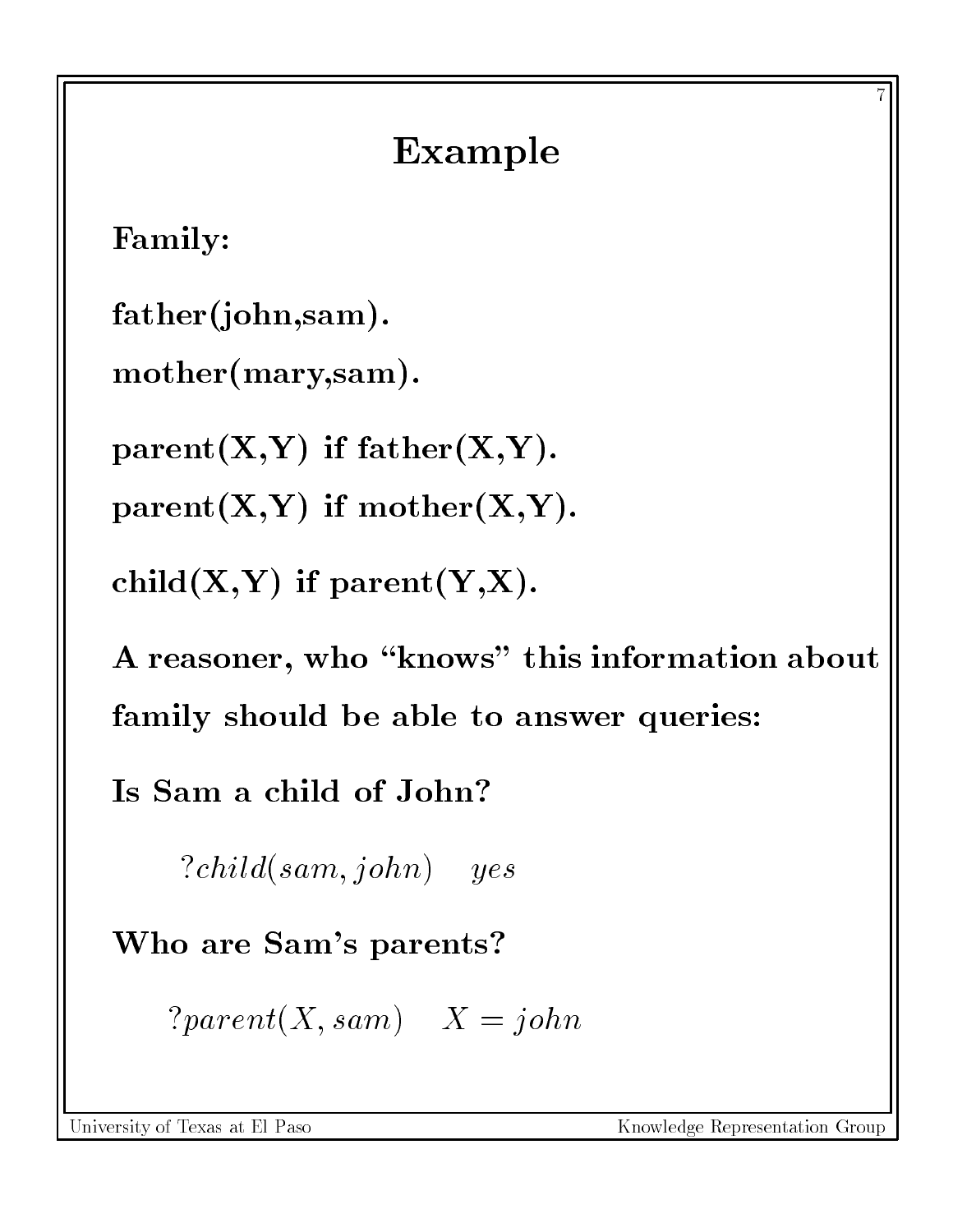## **Normative Statements**

Some classes of statements of natural language are not easily translated into the language of predicate calculus.

1. NORMATIVE statements, i.e. statements including words "Normally, typically, as a rule", e.g. "normally, parents care about their chil-

Statements of this sort usually accompanied by some exceptions: "John is an exception to this rule. He does not care for his son."

Normative statements are sometimes called DEFAULTS. A large part of our education seems to consists of learning various defaults, their exceptions, and the skill of reasoning with them.

 $\tilde{}$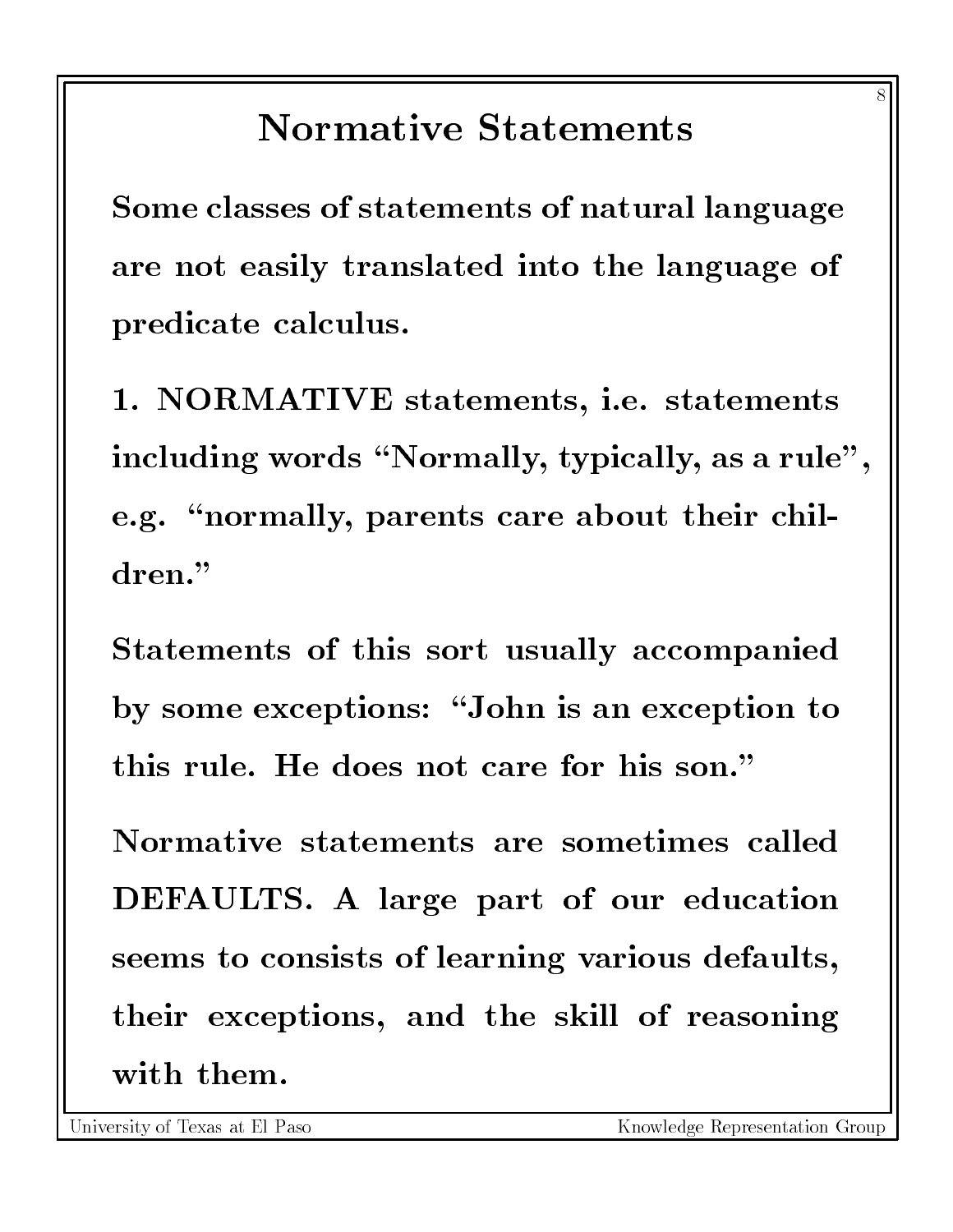#### Other Problematic Statements

2. Epistemic statements - statements about knowledge of a reasoning agent, e.g., "If you do not know if statement S is true, ask." "A person is assumed innocent unless proven guilty".

3. Counterfactuals - statements like \If Mozart had lived until 1990, he would have become the queen of England".

Non of the three types of statements mentioned above occur in the language of mathematics. We do not know if usual "classical" logical connectives can be used to CON-VENIENTLY represent these types of knowledge.

 $\tilde{\phantom{a}}$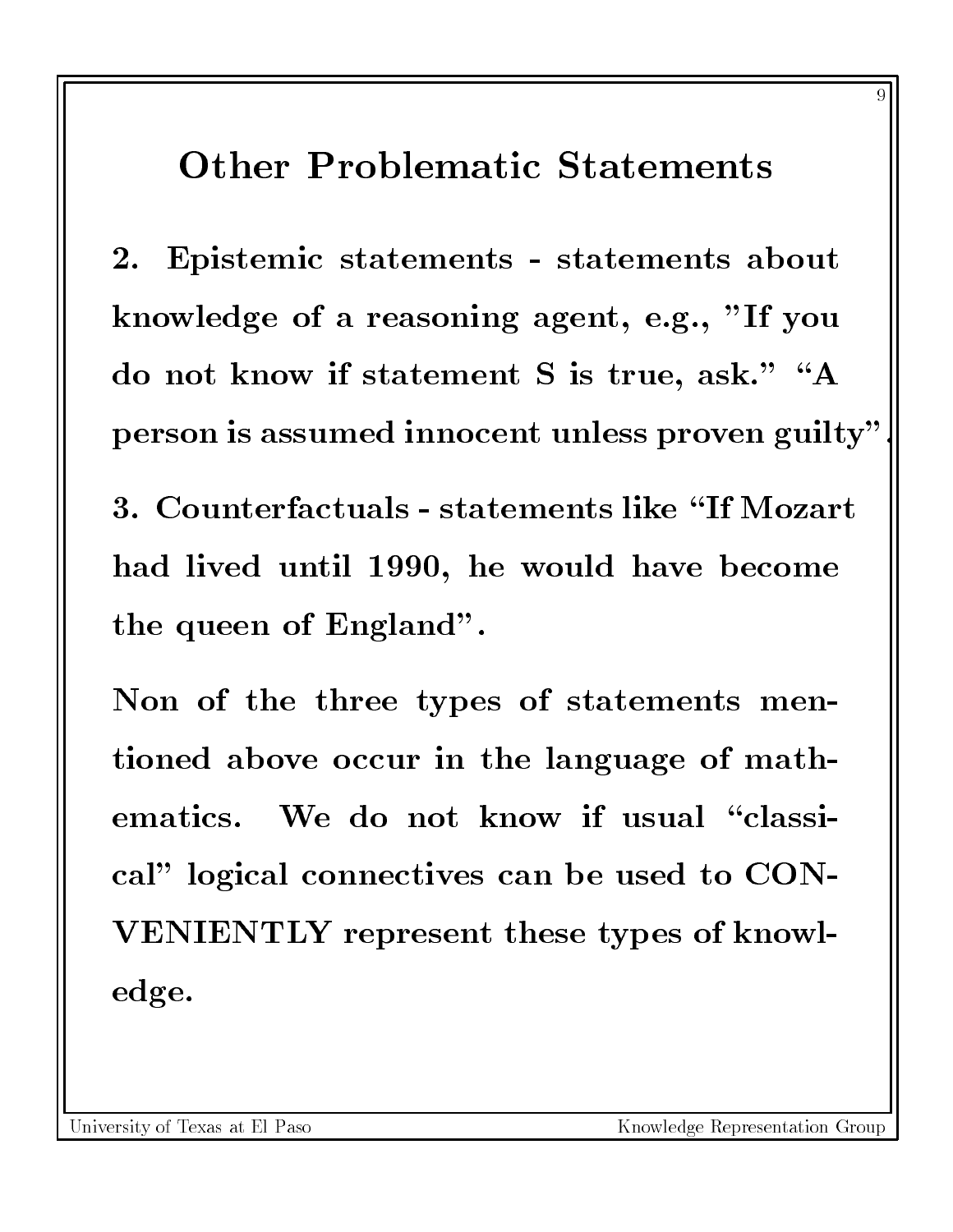#### Logic for commonsense reasoning

We need a theory of reasoning capable of dealing with defaults, epistemic statements, etc. Unlike mathematics, the knowledge used by a "commonsense" reasoner will be INCOM-PLETE and FREQUENTLY UPDATED.

Reasoning with such knowledge seems to be NONMONOTONIC, i.e. new information may force us to withdraw previous conclusions.

MY RESEARCH INTERESTS LIE IN THE

 $-$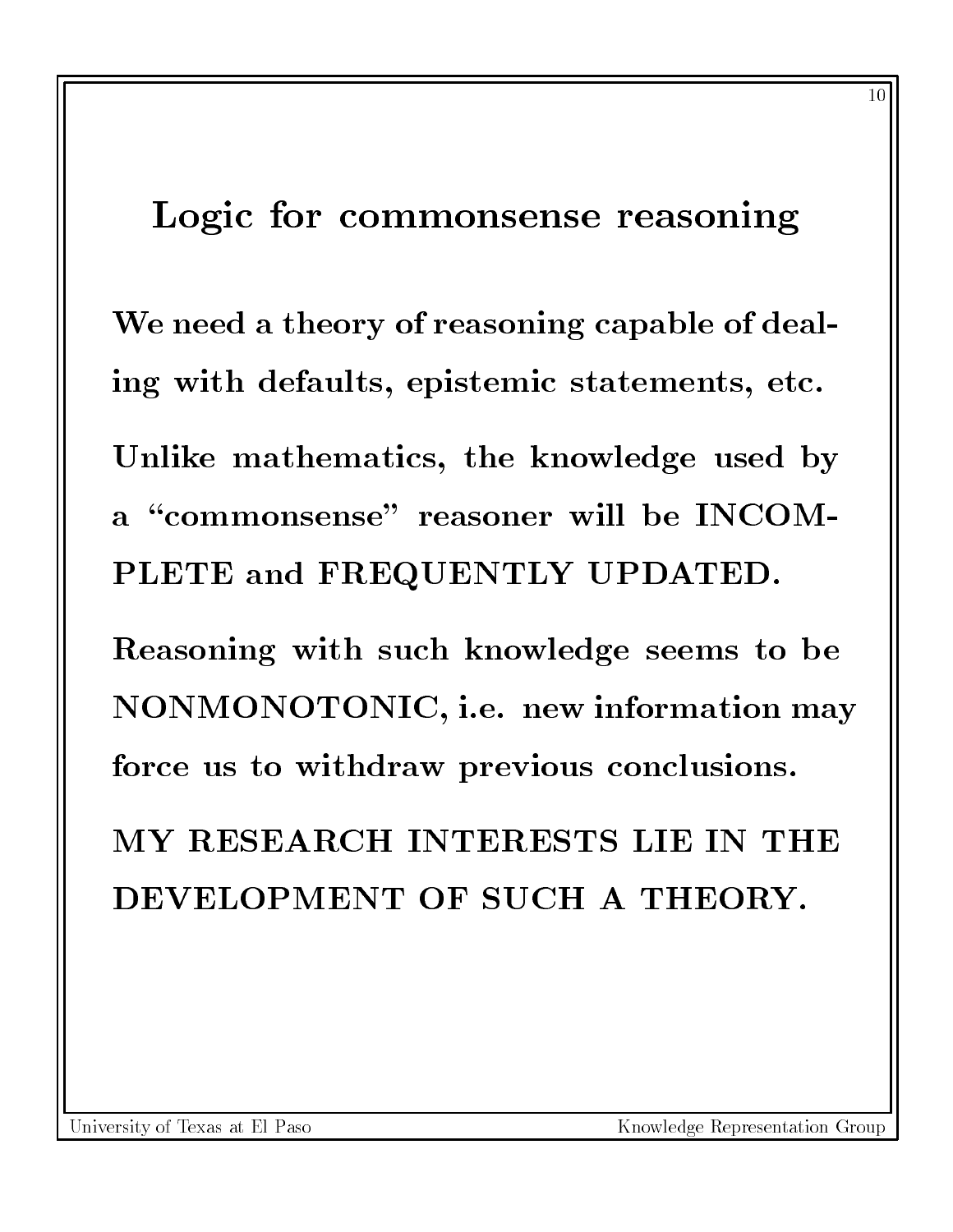## DEFAULT REASONING.

#### Approaches:

- 1. find a new language
- 2. define new entailment relation
- 3. generalize the notion of inference rule
- 4. do empirical study of reasoning in specific domains outside mathematics

Of course, it would be nice to preserve as much from "classical" logic as possible.

University of Texas at El Paso

Knowledge Representation Group

--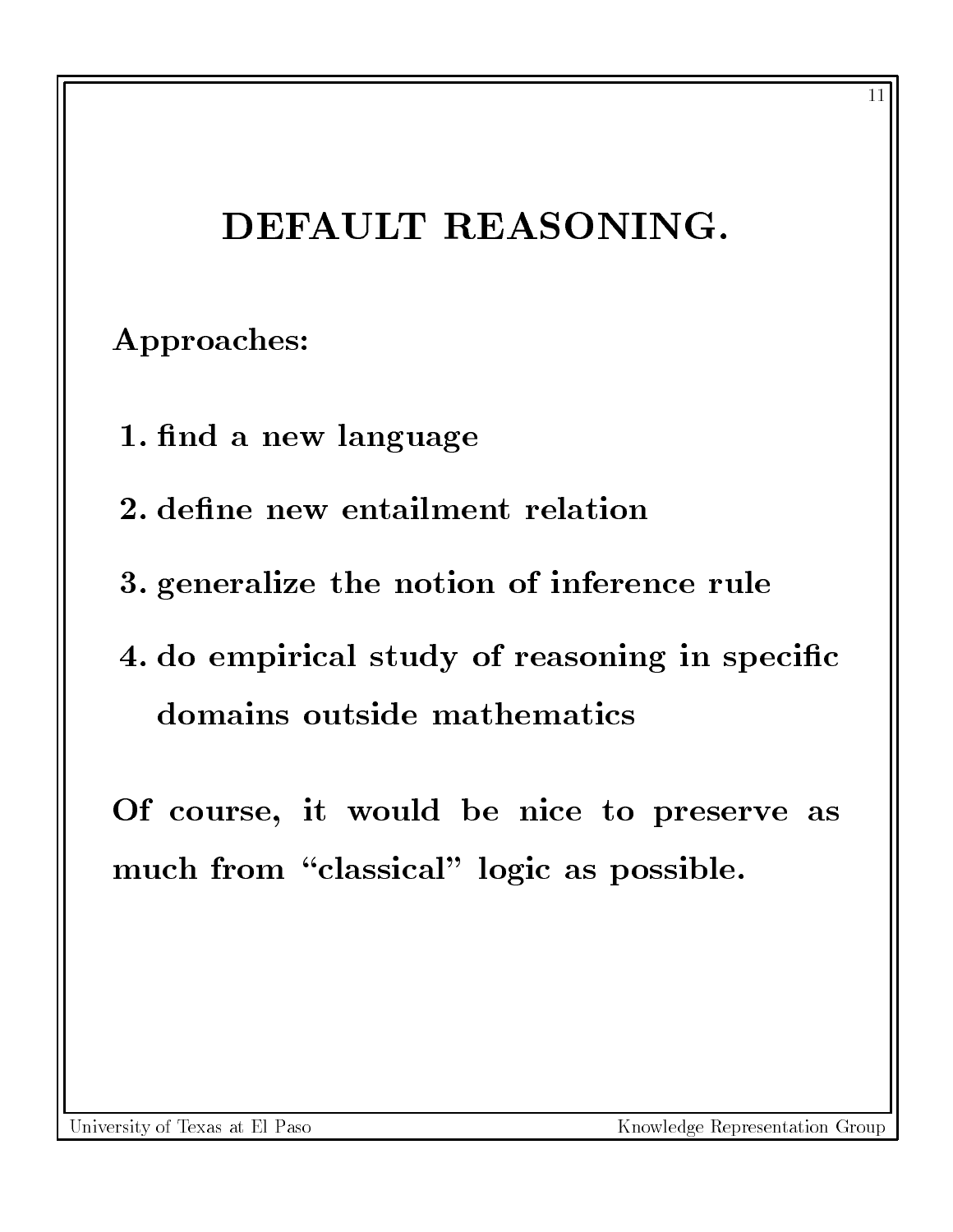#### Example

\NORMALLY, parents care about their children. John is an exception to this rule. He does not care about his son."

Default is expressed by the rule:

1. cares $(X,Y)$  if parent $(X,Y)$ , NOT ab $(1,X)$ . NOT is a NEW LOGICAL CONNECTIVE, NOT  $P$  is true if "there is no evidence for  $P$ in the knowledge base"

Exceptions are expressed as

2. ab(1,john).

 $3. \neg \text{ cares}(\text{join}, \text{sam}).$ 

University of Texas at El Paso

Knowledge Representation Group

 $-1$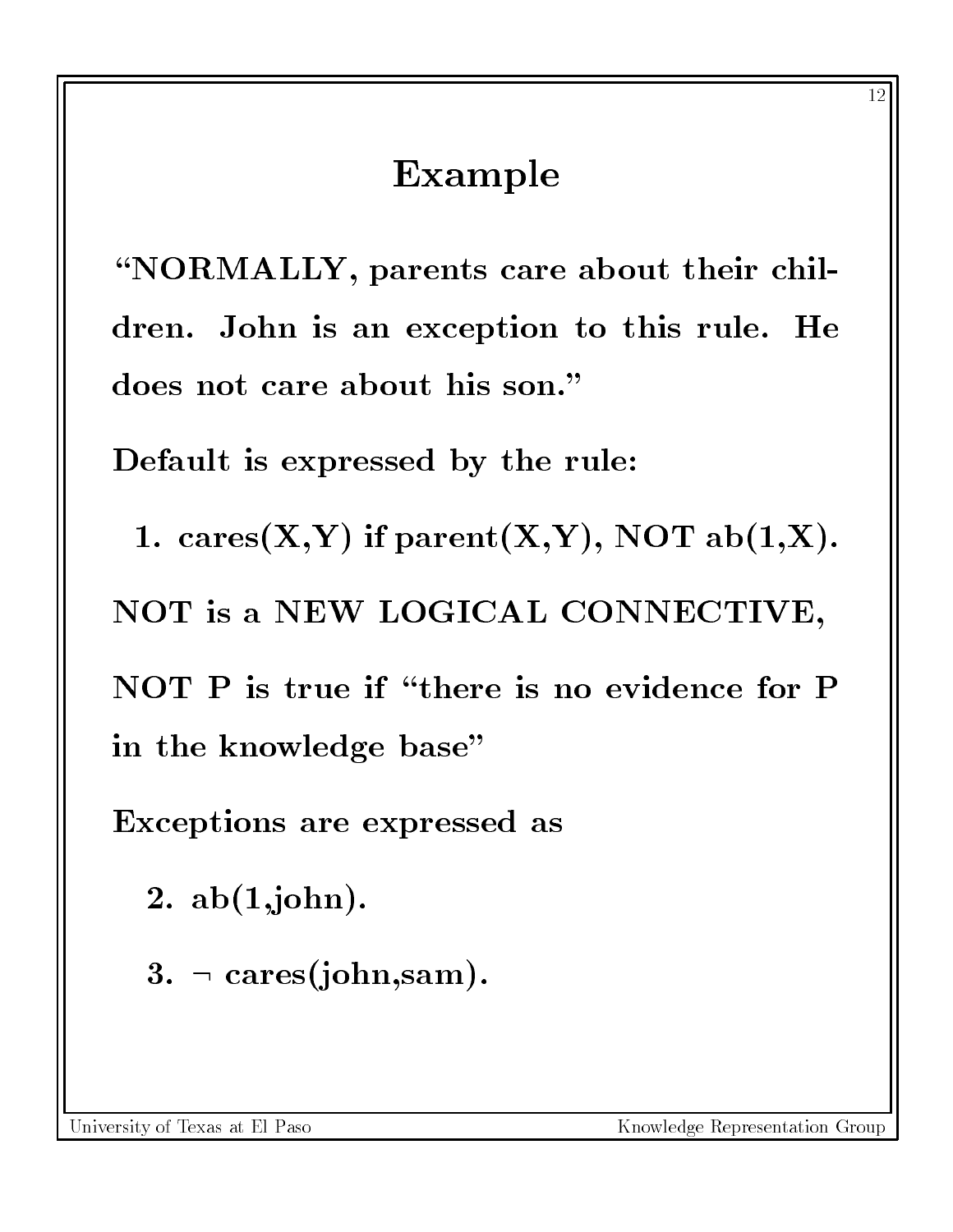# Example (continued)

```
father(john,sam).
```

```
mother(mary,sam).
```
 $parent(X,Y)$  if  $father(X,Y)$ .

 $parent(X,Y)$  if mother $(X,Y)$ .

 $child(X,Y)$  if  $parent(Y,X)$ .

```
cares(X,Y) if parent(X,Y), NOT ab(X).
```

```
\lnot cares(john,sam).
```
ab(john).

?cares(mary,sam) YES

?cares(john,sam) NO

?cares(sam,sam) UNKNOWN

University of Texas at El Paso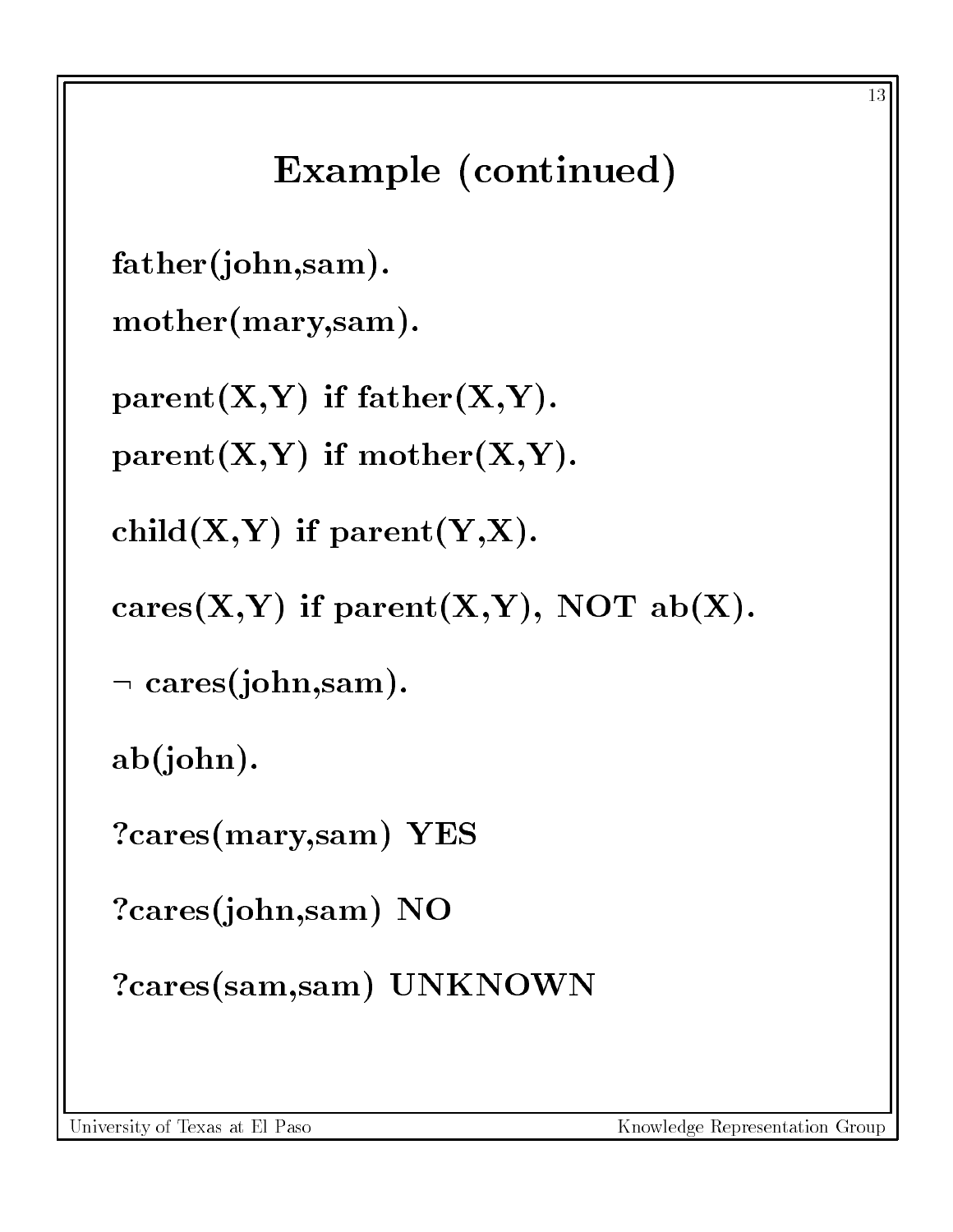#### NOT in Prolog

NOT appeared in Prolog as a purely technical devise. Its importance was recognized by Clark and Reiter in 1978. They gave first precise but not fully adequate semantics for it.

A better approach was found by Apt, Blair and Walker in 1985. Worked only for a special class of programs.

Different approach based on developments in AI - Gelfond and Lifschitz, 1987. Facilitated the flow of ideas between logic programming, databases and AI. In the 90's the language was extended by "classical" negation and several other new connectives.

University of Texas at El Paso

-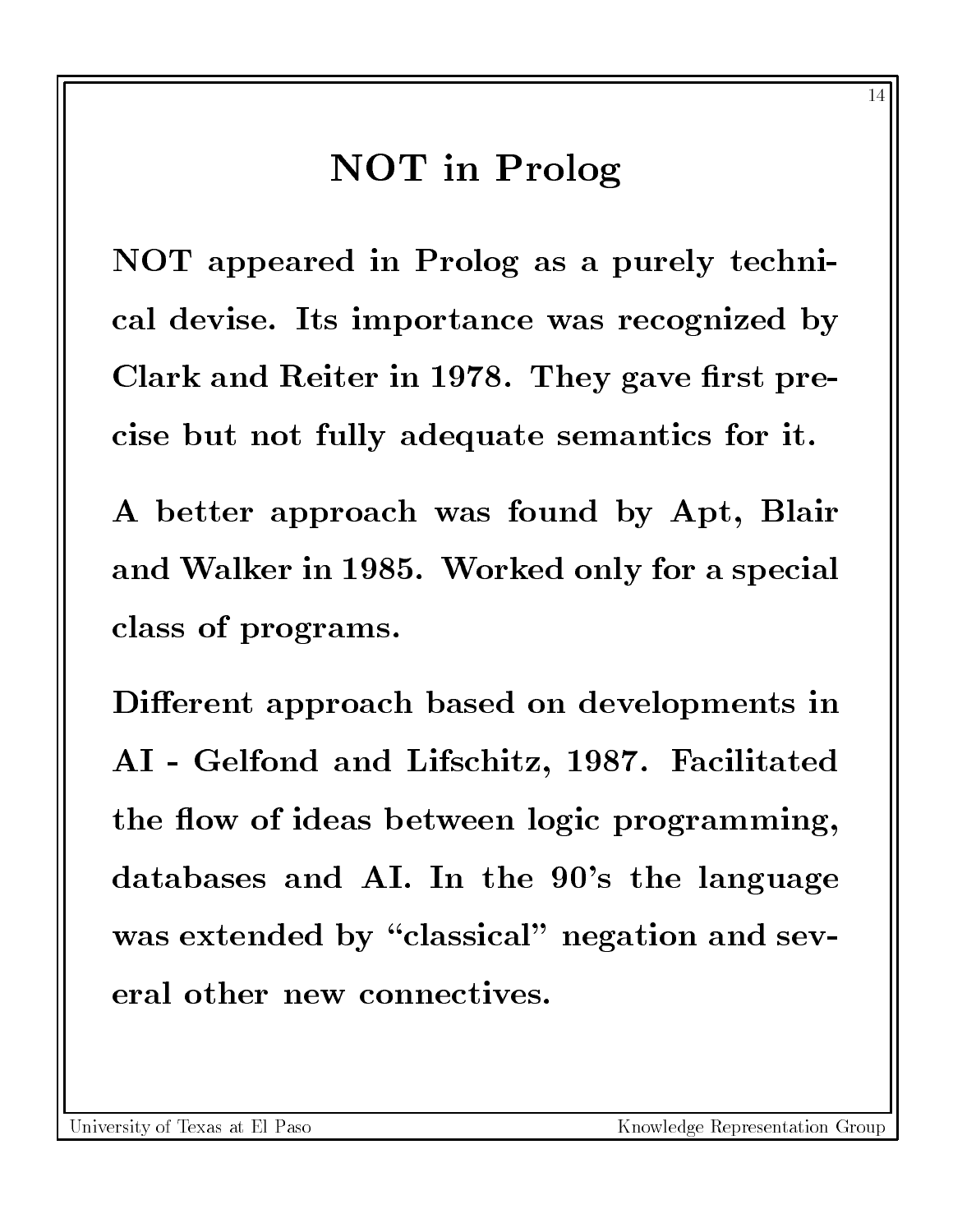#### Declarative logic programs

are sets of rules of the form

 $L_0$  or  $\ldots$  or  $L_k \leftarrow L_{k+1},\ldots,L_m$ , not  $L_{m+1},\ldots$ , not  $L_n$ 

where each  $L_i$  is a literal. The rule can be read as: "If  $L_{k+1},\ldots,L_m$  are believed and it is not true that  $L_{m+1},\ldots,L_n$  are believed then at least one of  $L_0,\ldots,L_k$  must be believed".

 $\bullet$  A program determines a collection of Alv- $\textbf{SWER}$  SETS – sets of ground literals representing possible beliefs of the program.

 $\bullet$  A ground literal  $L$  is ENTAILED by a program  $\Pi$  ( $\Pi \models L$ ) if L belongs to all of  $\Pi$ 's answer sets.

 $\bullet$  Answer to a query  $L$  is YES if  $\Pi \models L,$  NO if  $\Pi \models \neg L$  and UNKNOWN otherwise.

University of Texas at El Paso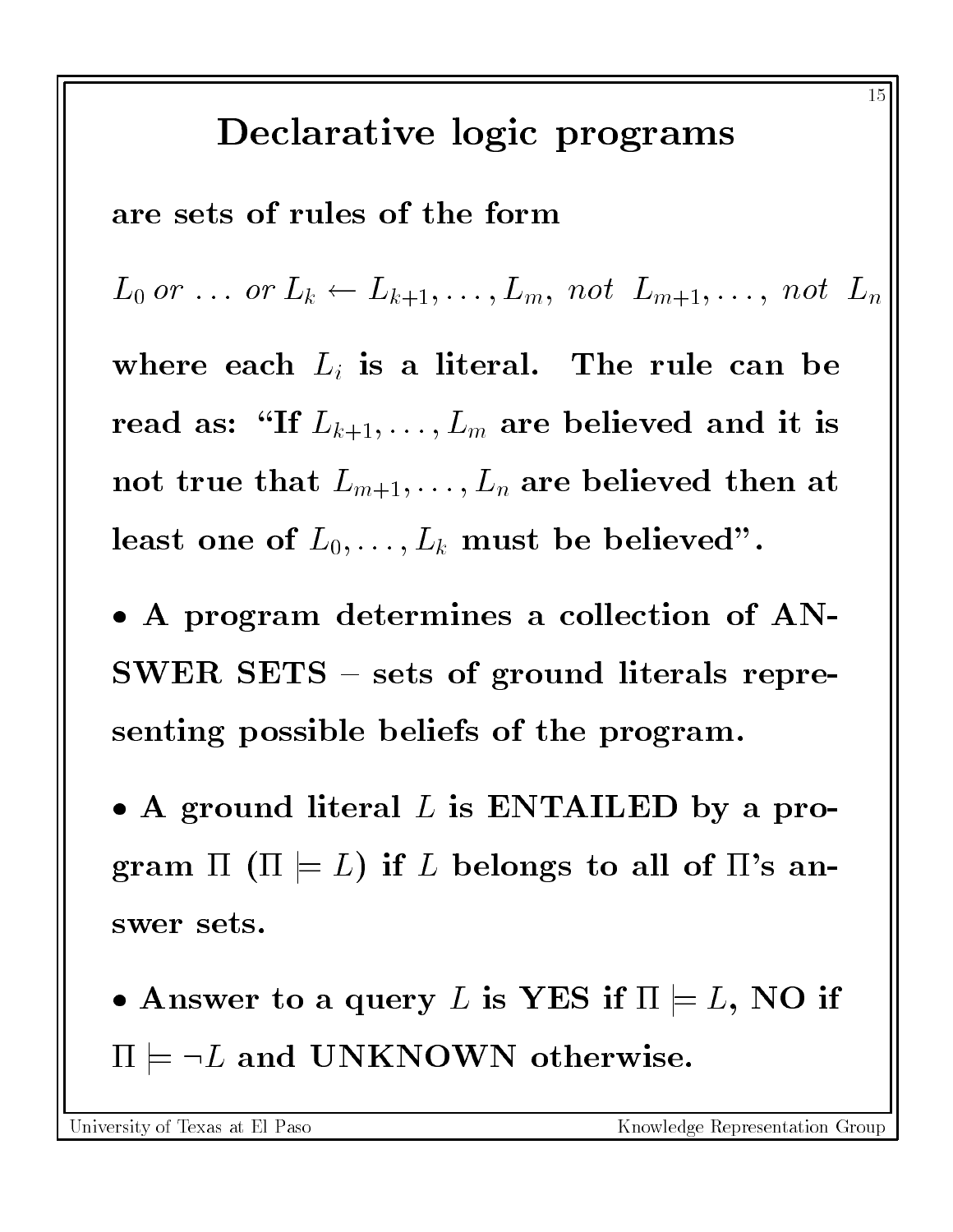## Examples

| Program                     | Answer sets |  |
|-----------------------------|-------------|--|
| $p(a) \leftarrow \neg p(b)$ |             |  |

| $P$ rogram                                           | Answer sets |  |
|------------------------------------------------------|-------------|--|
| $\ p(a) \leftarrow \neg p(b)   \{\neg p(b), p(a)\}\$ |             |  |
| $\mathcal{L} \neg p(b)$                              |             |  |

| $\parallel$ Program                       | Answer sets                                |
|-------------------------------------------|--------------------------------------------|
| $\not\parallel p(a) \leftarrow \neg p(b)$ | $\vert \{\neg p(b),\ p(a)\}\,\vert\!\vert$ |
| $\neg p(b) \leftarrow not \; p(b)$        |                                            |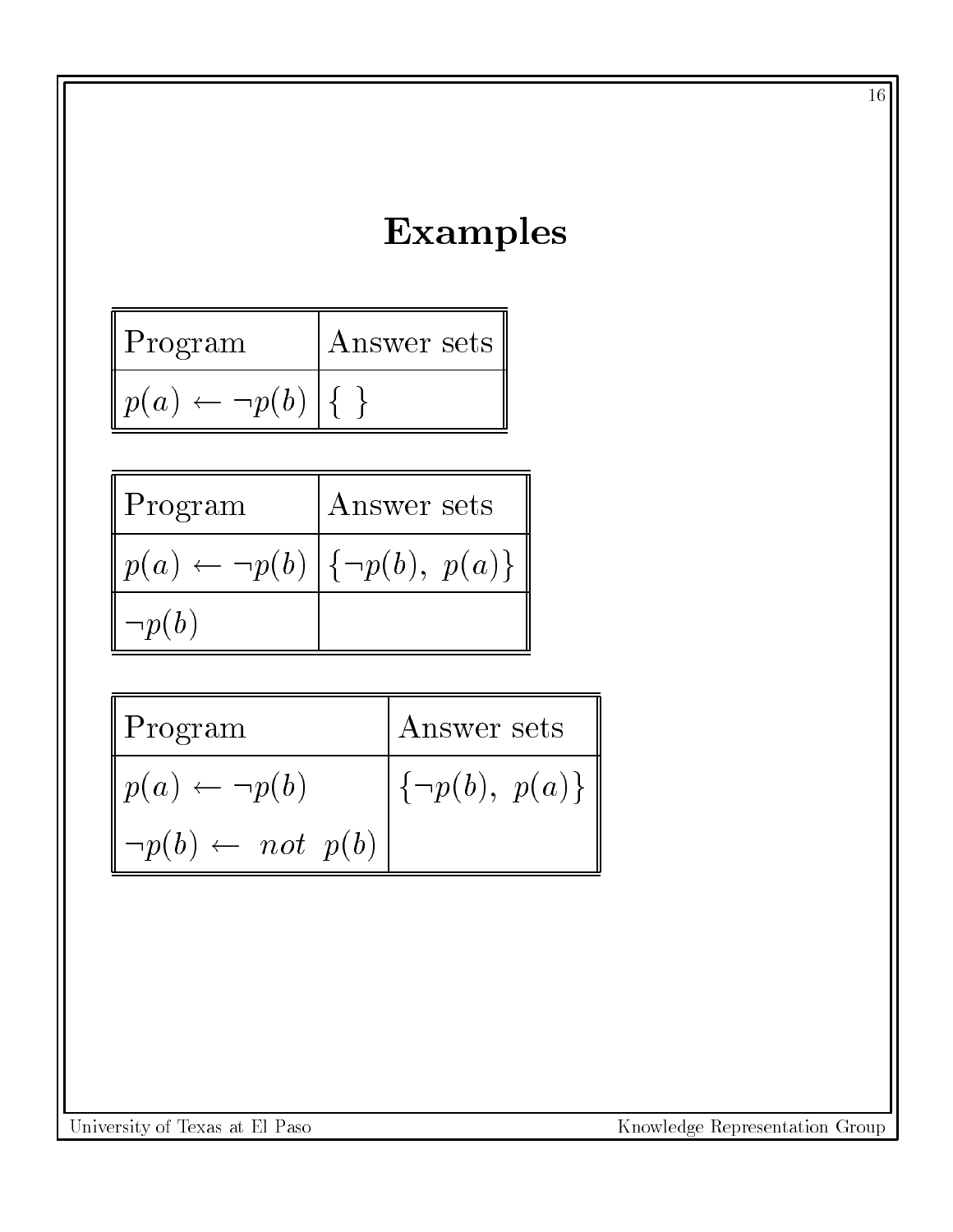#### Inference to compute  $\models$

 $\bullet$  ineed extra inference rules depending on the  $\qquad$  | program, e.g.

$$
\frac{q \notin \text{head}(\Pi)}{\text{not } q}
$$

 $\bullet$  THEOREM. There are programs with unenumerable sets of conclusions.

 $\bullet$  SLDNF resolution and other similar procedures build in Prolog interpreters and in deductive databases inference engines can be viewed as a search for a proof in deductive system associated with a program.

 $\bullet$  <code>IHEOREM. SLDNF</code> resolution is sound w.r.t.  $\parallel$ answer set entailment.

University of Texas at El Paso

Knowledge Representation Group

- -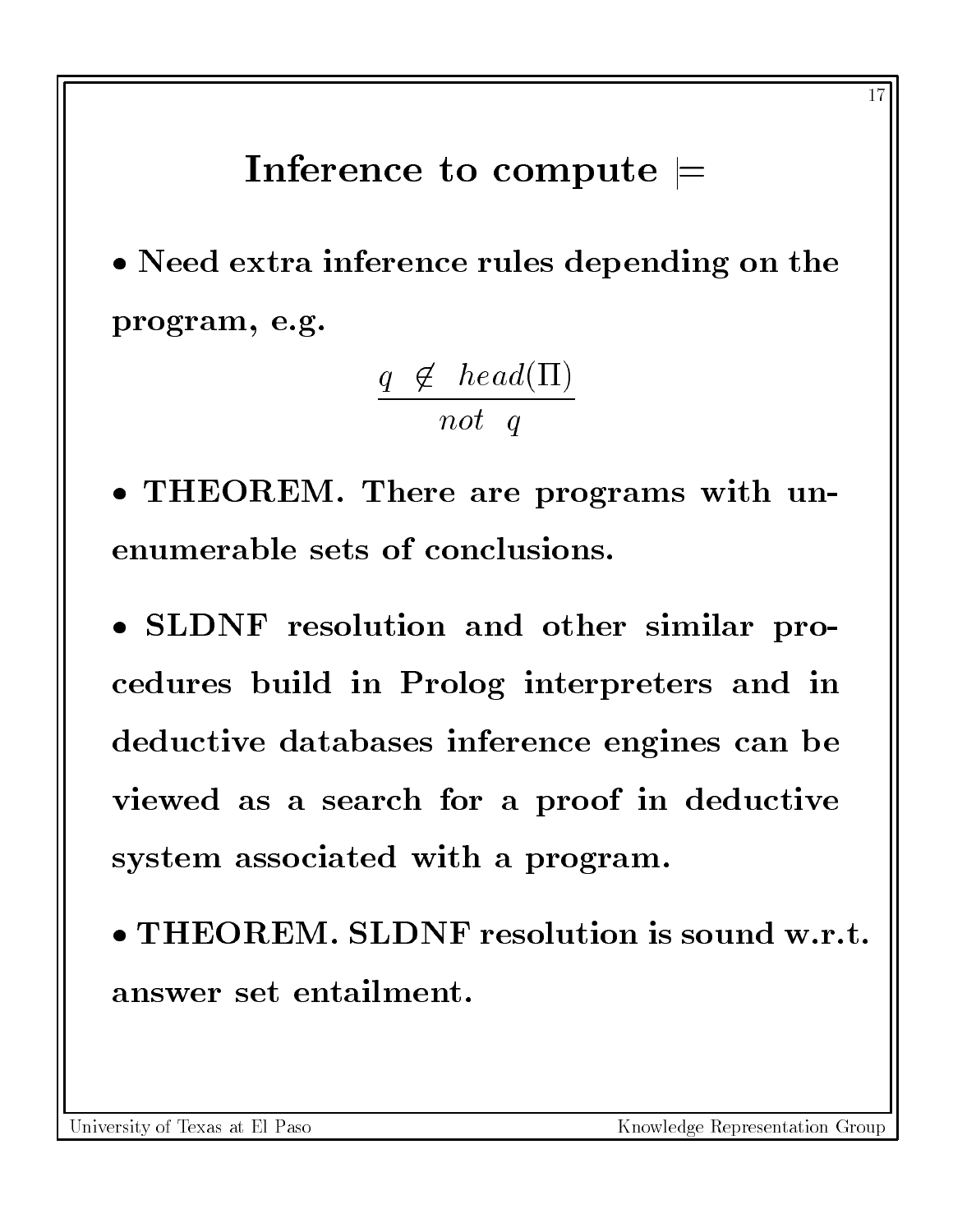## Directions of research

- 1. Developing inference systems for declarative logic programs.
- 2. Developing software engineering methodology for logic programming paradigm.
- 3. Understanding mathematical properties of logic programs.
- 4. Formalizing particular domains and reasoning patterns.
- 5. Understanding relations with other nonmonotonic systems.

 $-$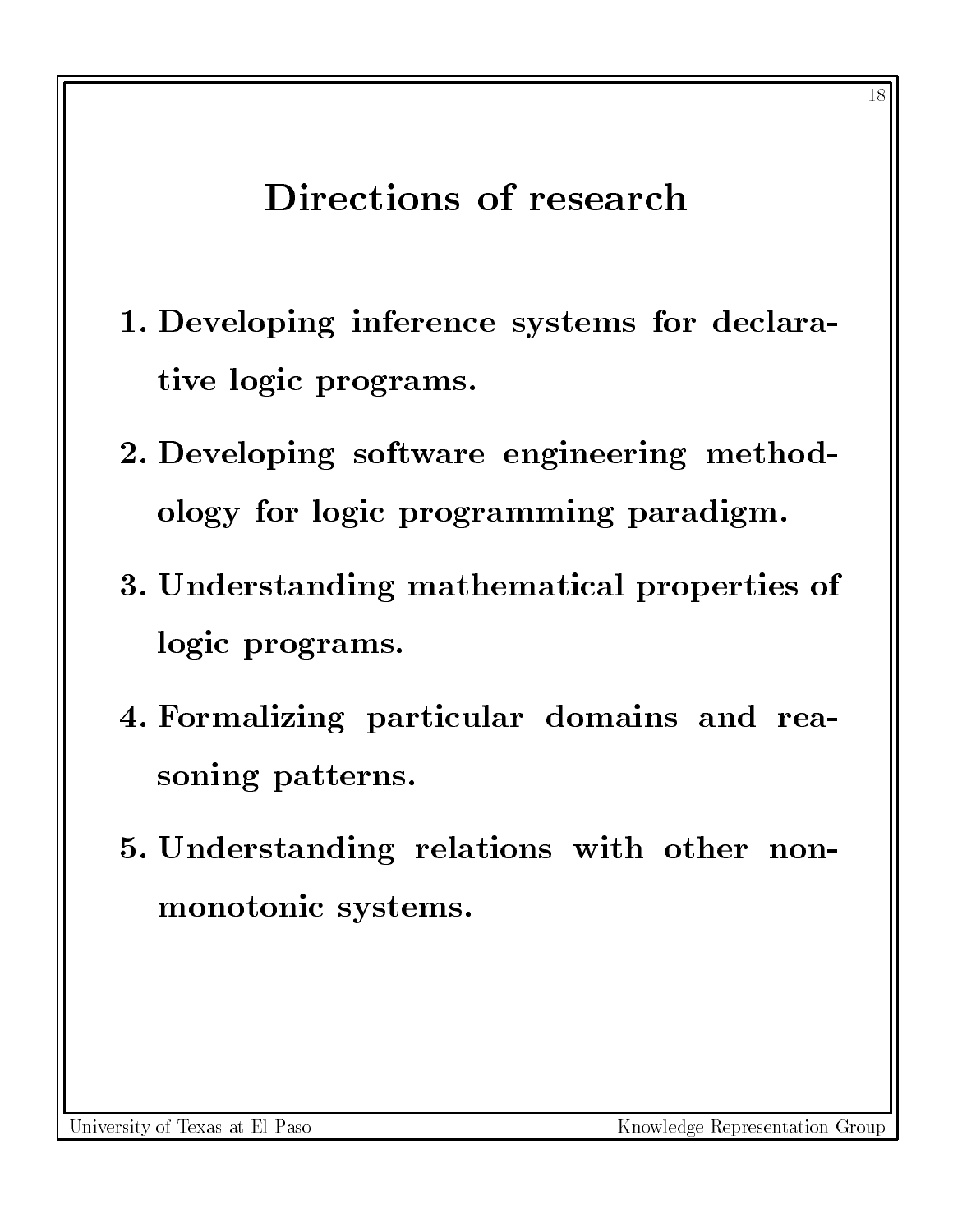# Applications: Null values in databases

Motivation: Investigate applicability of Declarative LP to representing incomplete knowledge in databases.

In database technology such info. is normally represented by NULL values. Problems:

 $\bullet$  How to define answer to a query:

Relational algebra operations do not extend to relations with null values.

Translation to predicate calculus can't deal with Closed World Assumption: "Normally, if things are not in the tables they are false."

 $\bullet$  How to compute the answers.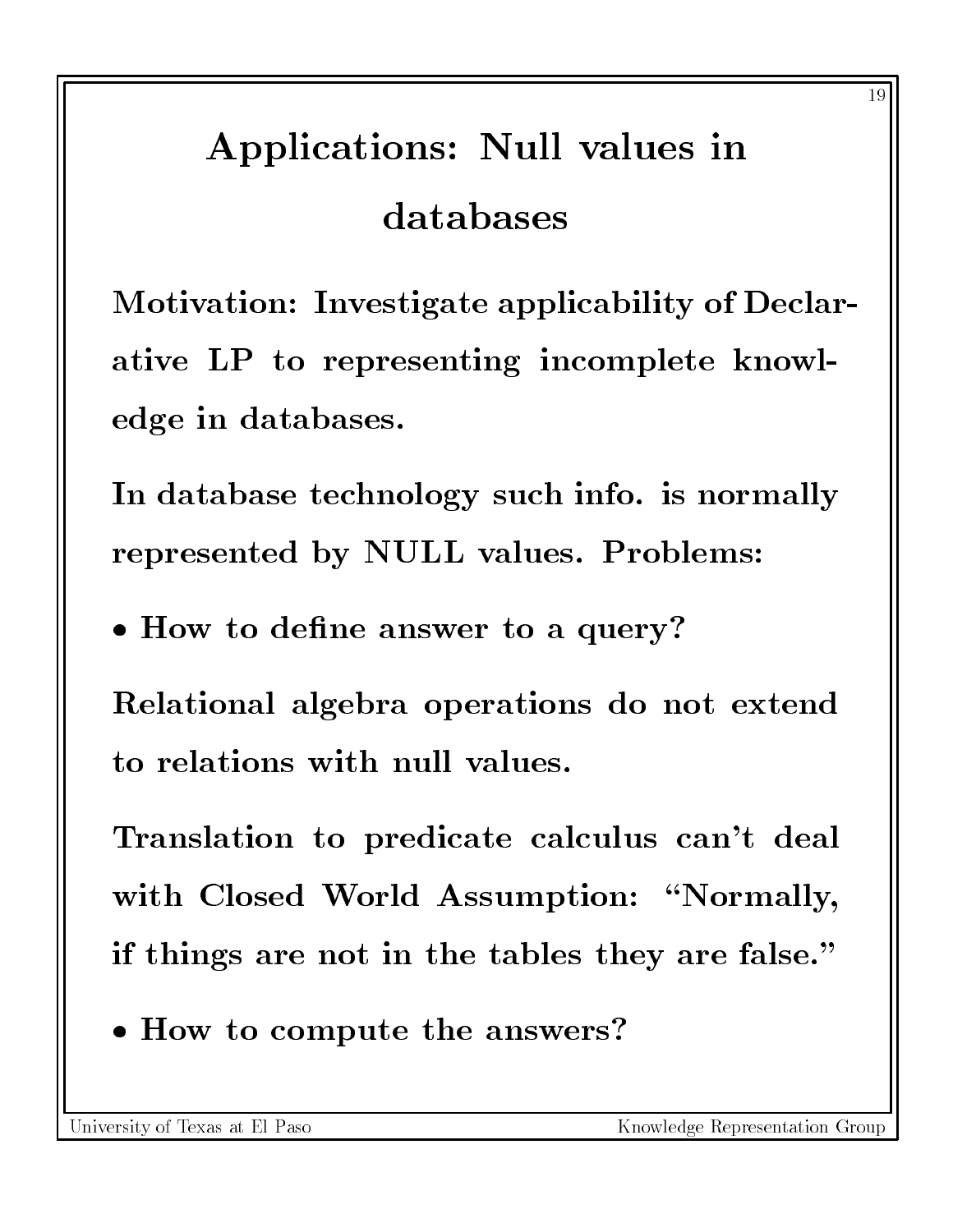#### Proposed Solution

- Use declarative LP to
	- (a) rewrite database tables
	- (b) express the closed world assumption.
- $\bullet$  Use answer set semantics to define answer to a query.

If  $\Pi$  is a program representing database tables and CWA then answer to a query  $Q(X)$  is  $\{t : \Pi \models Q(t)\}.$ 

University of Texas at El Paso

Knowledge Representation Group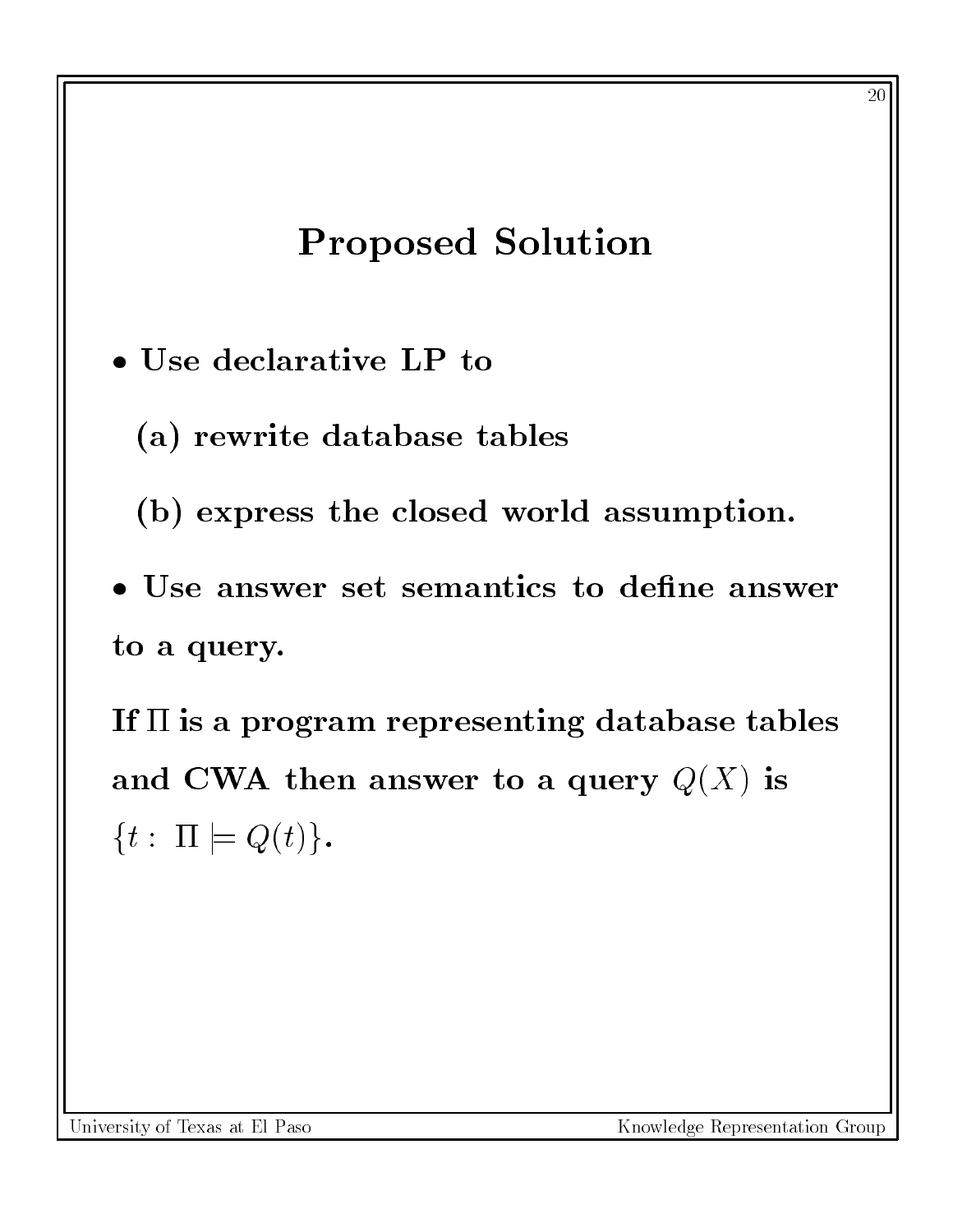## Example: Complete database

The following table represents COMPLETE info about the summer schedule of the department:

| <b>Professor</b>   Course |        |  |
|---------------------------|--------|--|
| mike                      | pascal |  |
| john                      |        |  |

#### Program representing this info:

- 1  $t(mike, pascal)$ .
- 2.  $t(john, c)$ .

$$
3. \ \ \neg t(X,Y) \leftarrow \ not \ \ t(X,Y)
$$

?  $t(mike, c)$  NO

University of Texas at El Paso

- -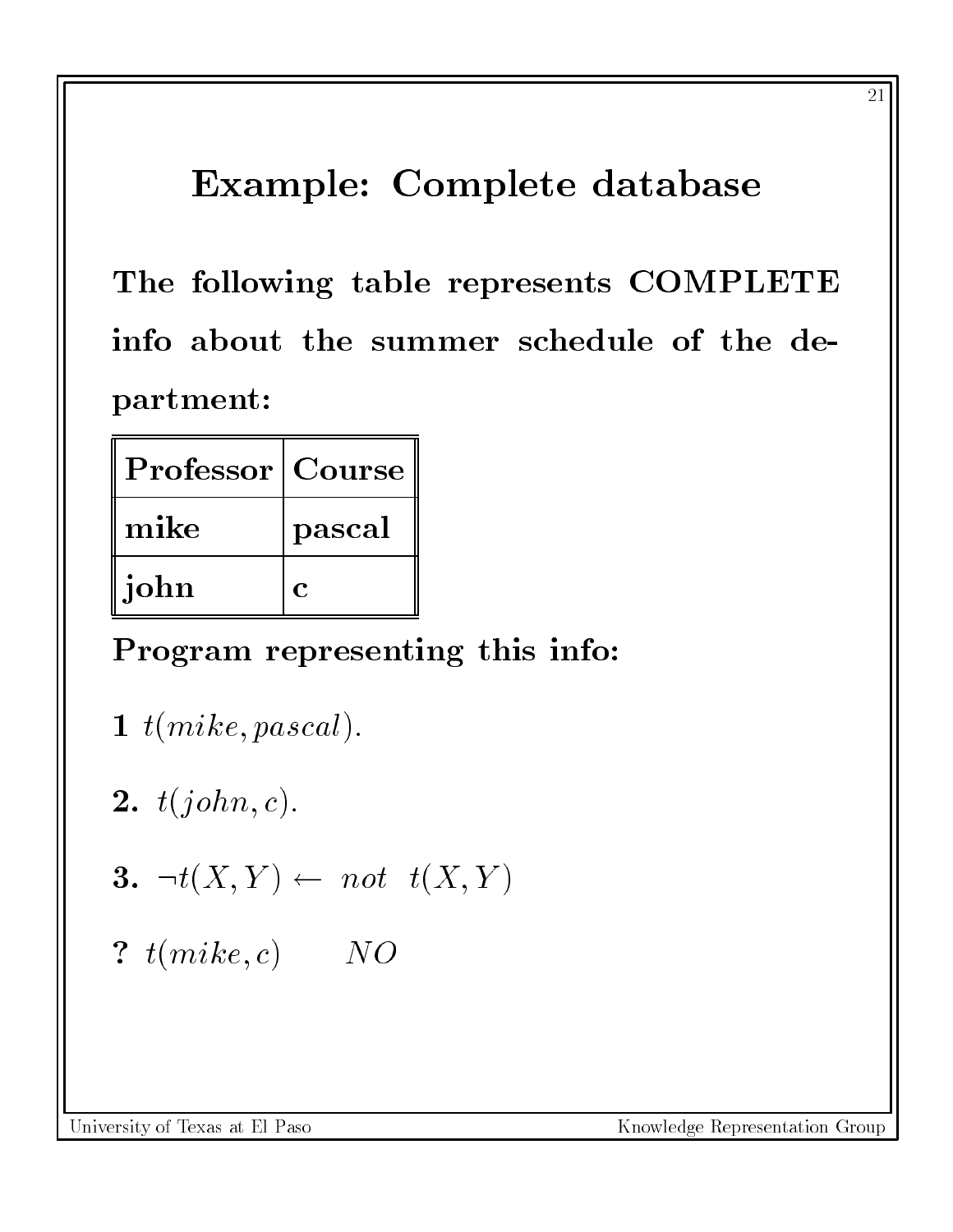# Incomplete Database 1

| <b>Professor</b>   Course |             |
|---------------------------|-------------|
| mike                      | pascal      |
| john                      | $\mathbf C$ |
| staff                     | lisp        |

STAFF is a null value which stands for an unknown professor (possibly different from Mike and John).

How to represent this information?

1  $t(mike, pascal).$   $t(john, c).$   $t(staff, lisp).$ 

2a.  $\neg t(X,Y) \leftarrow not \quad t(X,Y), \; not \quad ab(X,Y)$ 

**2b.**  $ab(X, Y) \leftarrow t(staff, Y)$ 

 $?t(mike, c) NO, 3t(mike, lisp) Unknown$ 

University of Texas at El Paso

--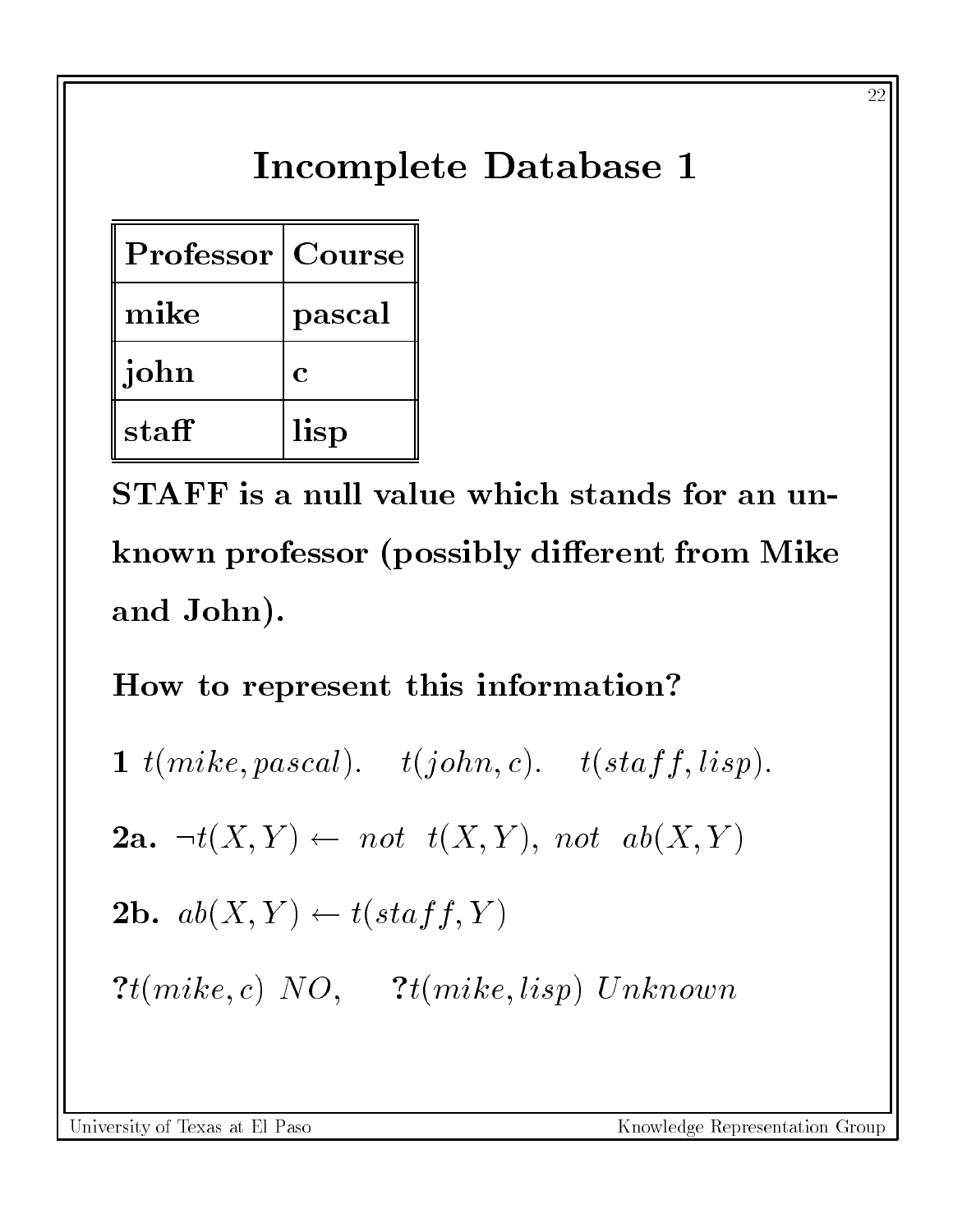# Incomplete Database 2

| Professor        | Course     |  |
|------------------|------------|--|
| mike             | pascal     |  |
| john             | C          |  |
| $\{mike, john\}$ | $ $ prolog |  |
| staff            | lisp       |  |

where  $\{mike, john\}$  represents the second type of nulls  $-$  "value unknown but one of the finite set of values".

1  $t(mike, pascal)$ .  $t(john, c)$ .  $t(staff, lisp)$ .

2.  $t(mike, prolong)$  or  $t(john, prolong) \leftarrow$ 

3a.  $\neg t(X,Y) \leftarrow not \t t(X,Y), not \t ab(X,Y)$ 

**3b.** 
$$
ab(X, Y) \leftarrow t(statf, Y)
$$

 $?t(mike, c) NO, 3t(mike, prolog) Unknown$ 

University of Texas at El Paso

- -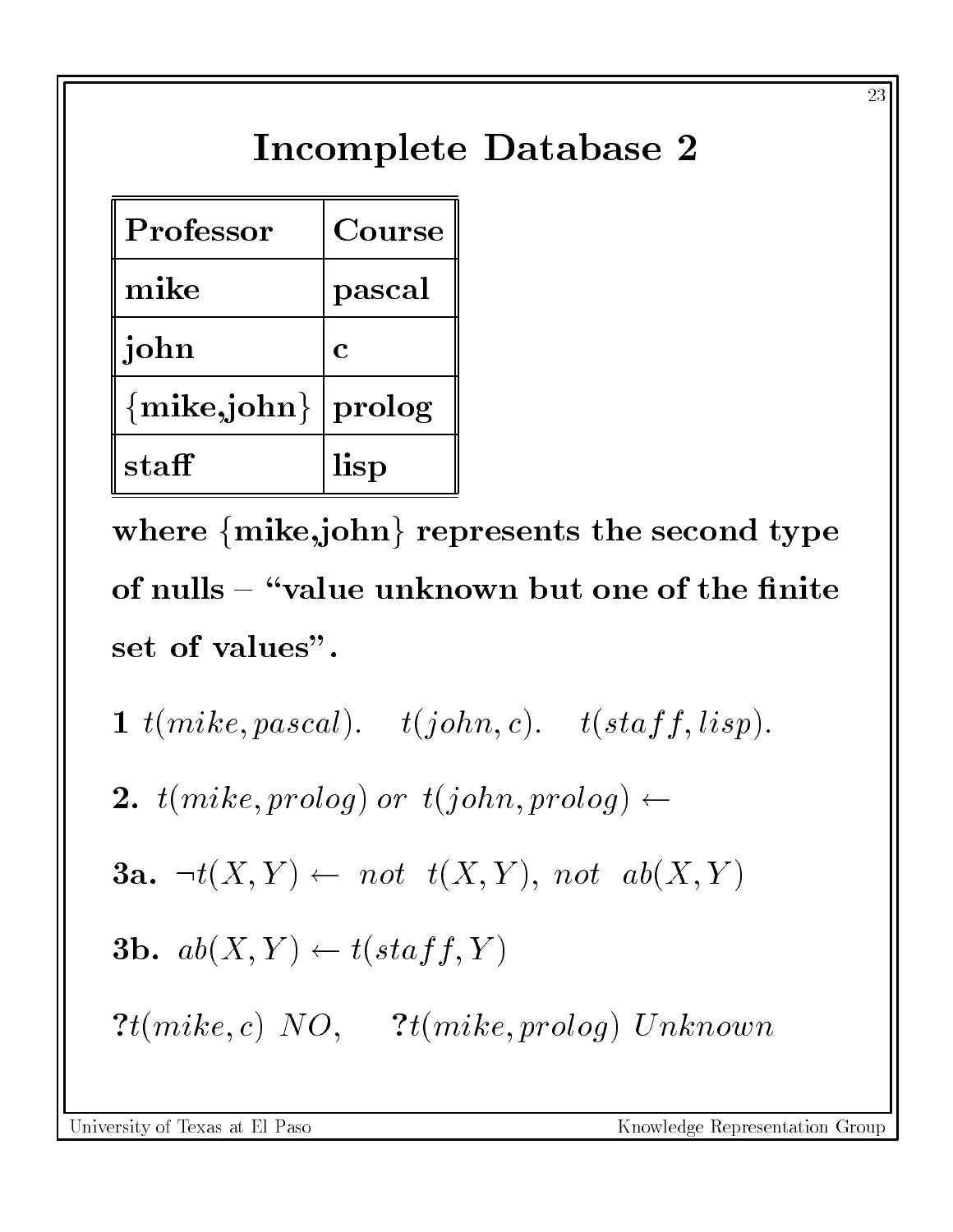#### Next Step

 $\bullet$  The above translations can be generalized to  $\quad$   $\parallel$ give a general definition of answer to a query for databases with various types of null val-Some relations with other approaches ues. have been established. Next step is to

 $\bullet$  Check if "general purpose" LP methods can  $\parallel$ (in principle) be used to answer queries.

A query-answering algorithm sound w.r.t. answer set semantics is implemented based on SLG system by Warren and Chen. Students are working on combining it with standard database systems.

- -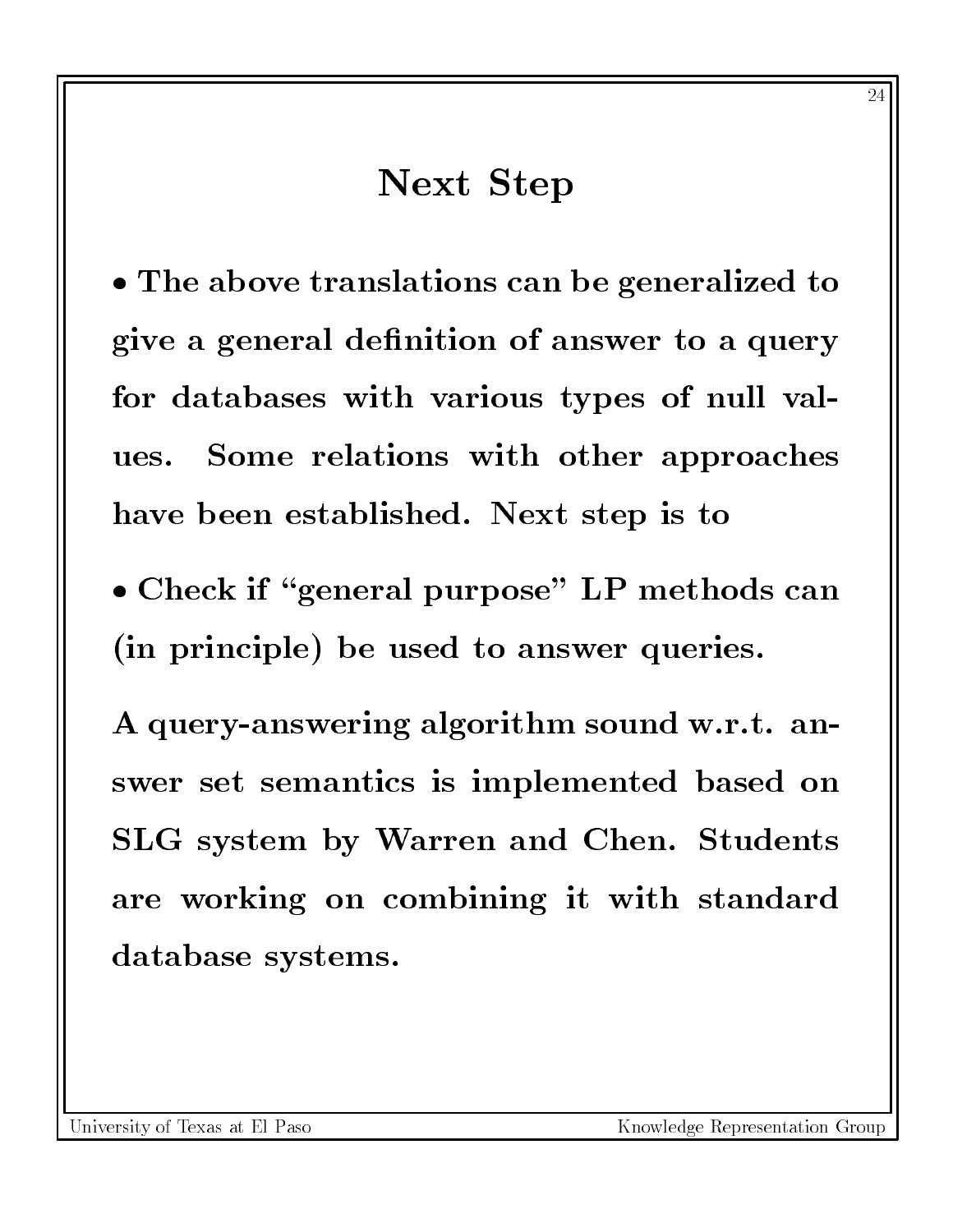# Applications to reasoning about actions

Domain has three sorts of objects:

 $s$ utuations  $\mathcal{S}, \mathcal{S}, \ldots;$ 

 $\mu$ uents  $\Gamma$ ,  $\Gamma$ ,  $\ldots$ ;

 $\mathit{actions}$   $A, A, \ldots$ 

Language should be able to represent

- 1. Facts about values of fluents and occurrences of actions in particular situations.
- 2. Effects of actions
- 3. Inertia axiom: "Things normally tend to stay the same."

University of Texas at El Paso

- -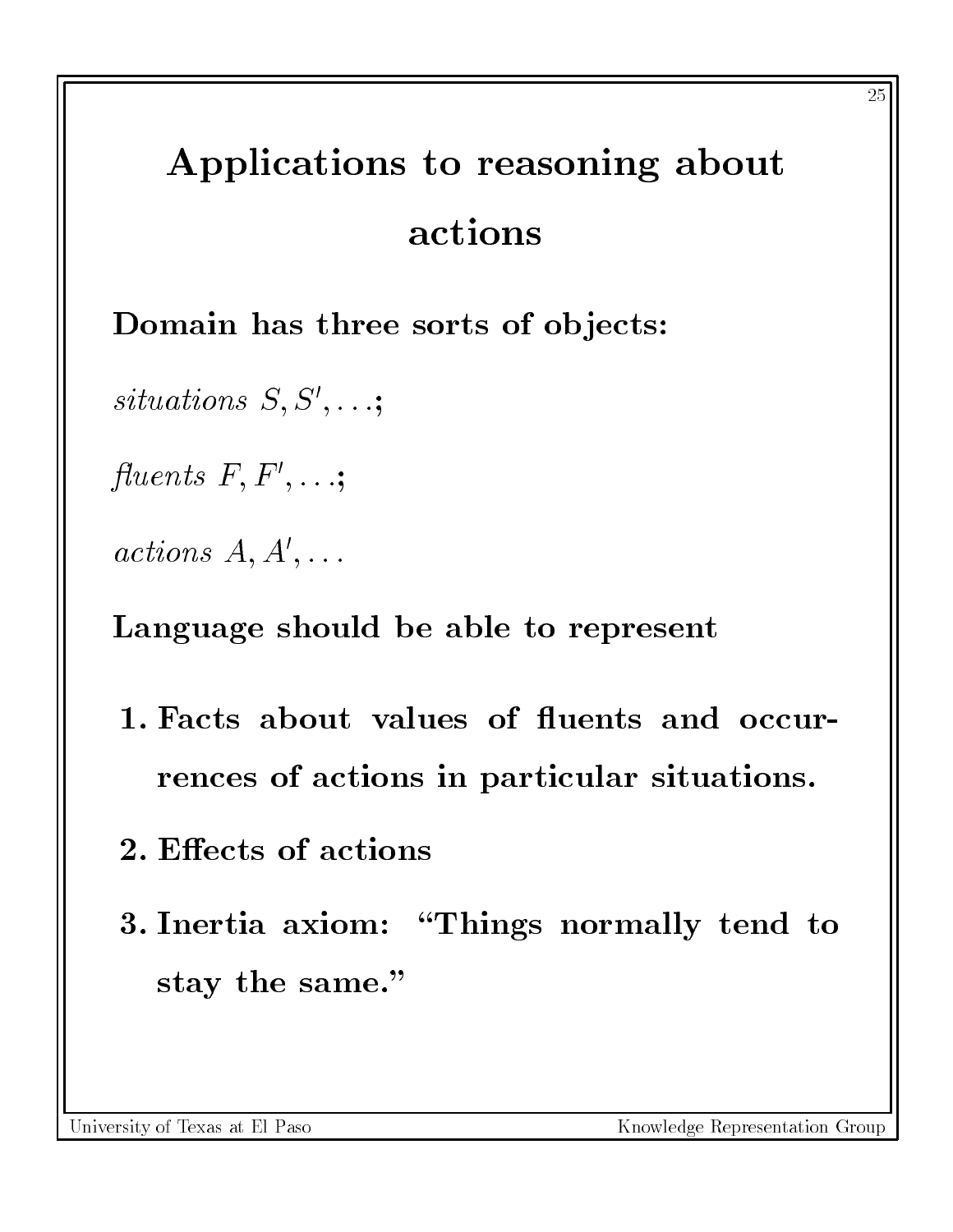#### Example: Jack's trip to the airport

initial facts:

 $(f1)$  home at  $s_0$ .

(f2)  $\lnot$  at airport at s<sub>0</sub>.

(f3) has car at  $s_0$ .

 $Laws$ :

(11) rent causes has car if true.

(12) hit causes  $\neg has\_car$  if true.

(13) drive causes at airport if has car.

(14) drive causes  $\neg home$  if has car.

(15) pack causes packed if home.

#### Goal: bring packed suitcase to the airport

26

<sup>9</sup>

>>>>>>>>>>>>>>>>>>>>>>>>>>>>>>>>>>>>>>>>>>>>>>>>>>>>>>>>=

>>>>>>>>>>>>>>>>>>>>>>>>>>>>>>>>>>>>>>>>>>>>>>>>>>>>>>>>;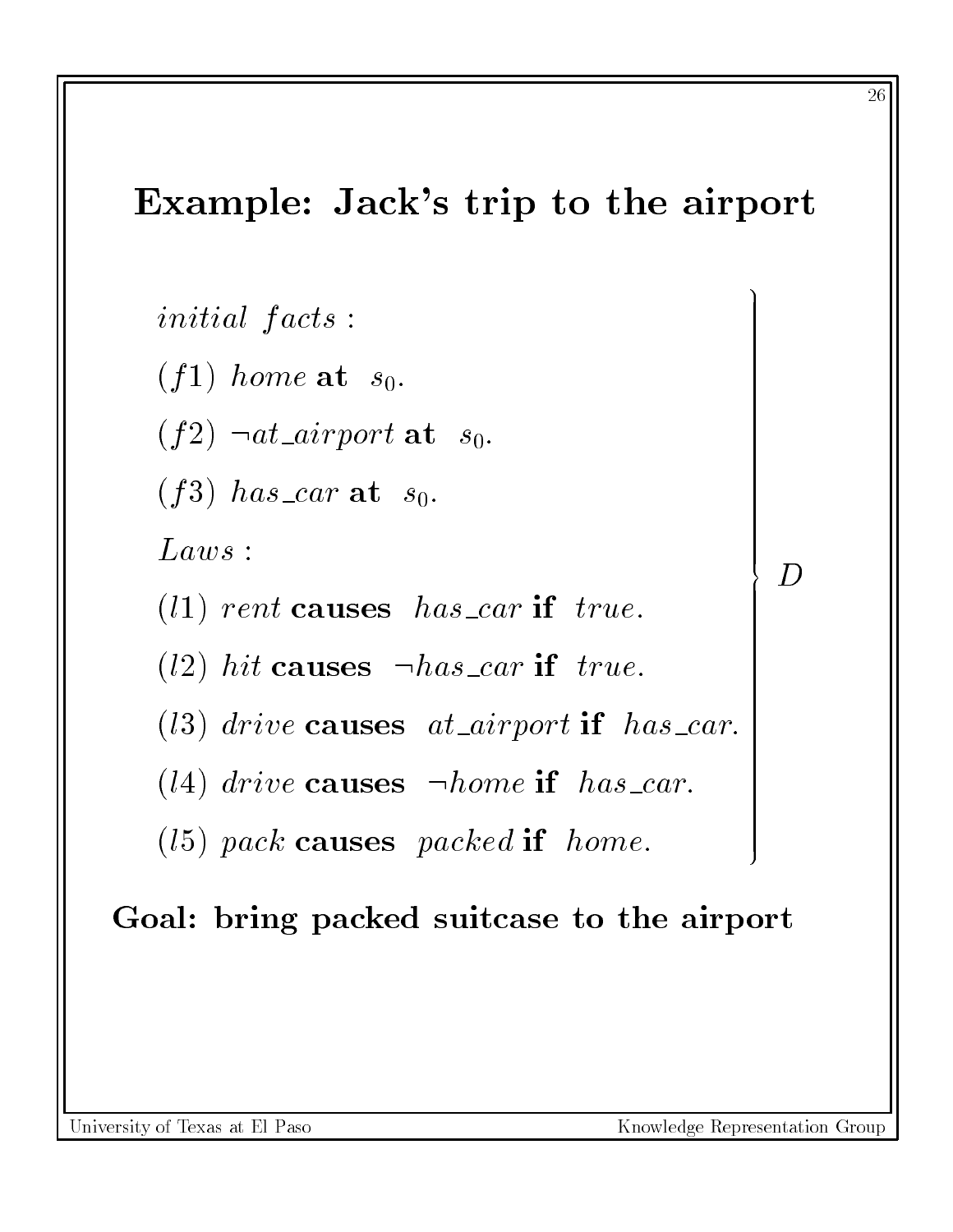## Domain independent axioms

(*f* after  $\alpha$  at *S*) is read as "assuming that the sequence  $\alpha$  of actions occur in situation  $S$ a fluent  $f$  will be true in the resulting situation."

[] is an empty sequence of actions.

#### EFFECT AXIOMS

(*F* after  $\vert \vert$  at  $S \rangle \leftarrow (F \text{ at } S).$ 

 $(F \text{ after } A \circ \alpha \text{ at } S) \leftarrow (A \text{ causes } F \text{ if } P ]),$ 

(*P* after  $\alpha$  at *S*).

If  $F$  is true after executing  $A$  in any situation in which  $P$  is true and  $P$  is true after executing  $\alpha$  in situation S then F is true after executing  $A \circ \alpha$  in S.

University of Texas at El Paso

- -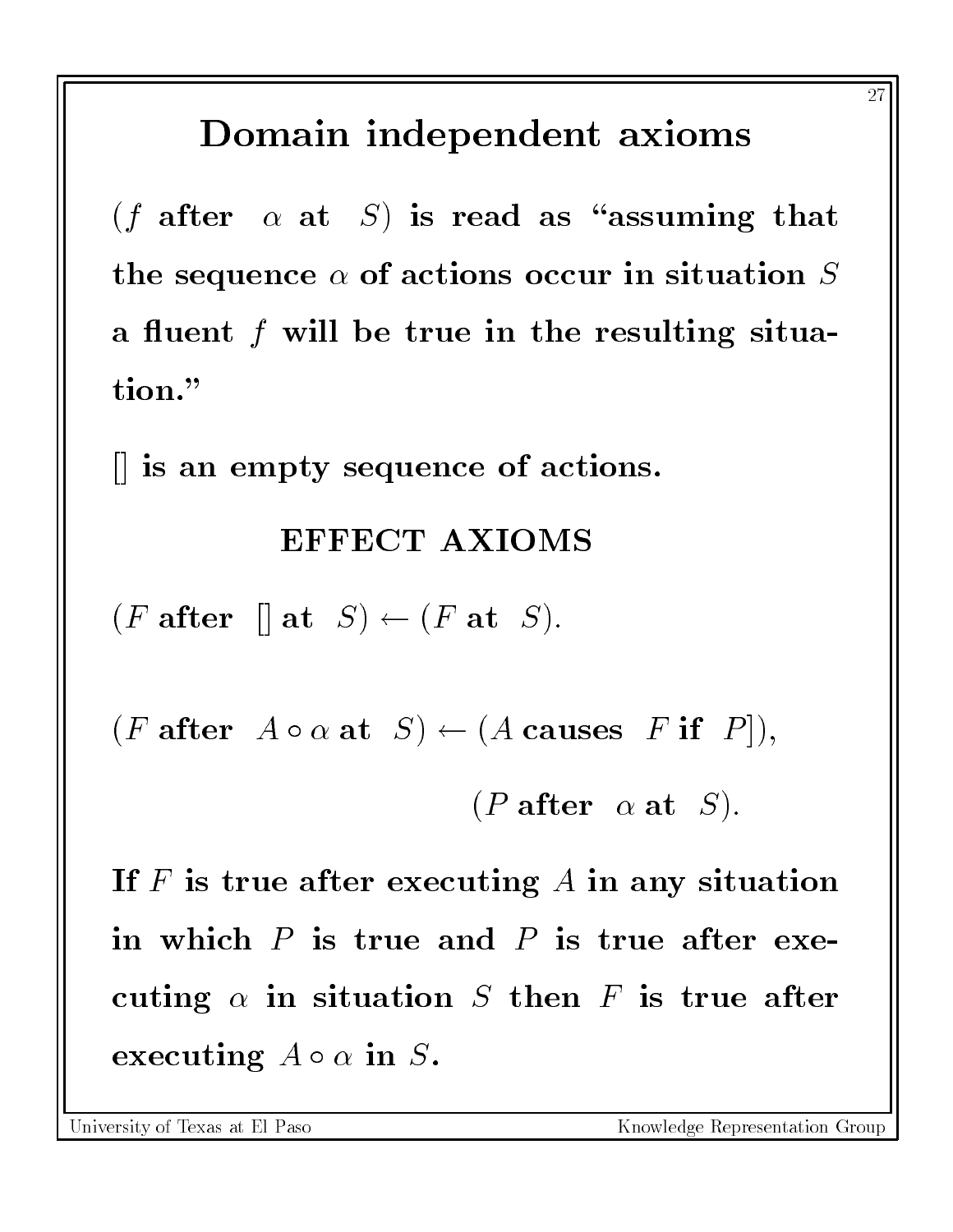#### Inertia Axiom

Assuming that  $F$  will be true after execution of  $\alpha$  at S, we can typically conclude that F will be true after the execution of  $A \circ \alpha$ .

$$
(F \text{ after } A \circ \alpha \text{ at } S) \leftarrow (F \text{ after } \alpha \text{ at } S),
$$

$$
not\; ab(F,A,\alpha,S)
$$

Inertia Axiom is not applicable to  $F, A, \alpha, S$  if  $F$  is true after executing  $A$  in any situation in which  $P$  is true and  $P$  MAY BE true after execution of  $\alpha$  in  $S$ .

 $ab(F, A, \alpha, S) \leftarrow (A \text{ causes } F \text{ if } P)$ 

not  $(\neg P \text{ after } \alpha \text{ at } S),$ 

University of Texas at El Paso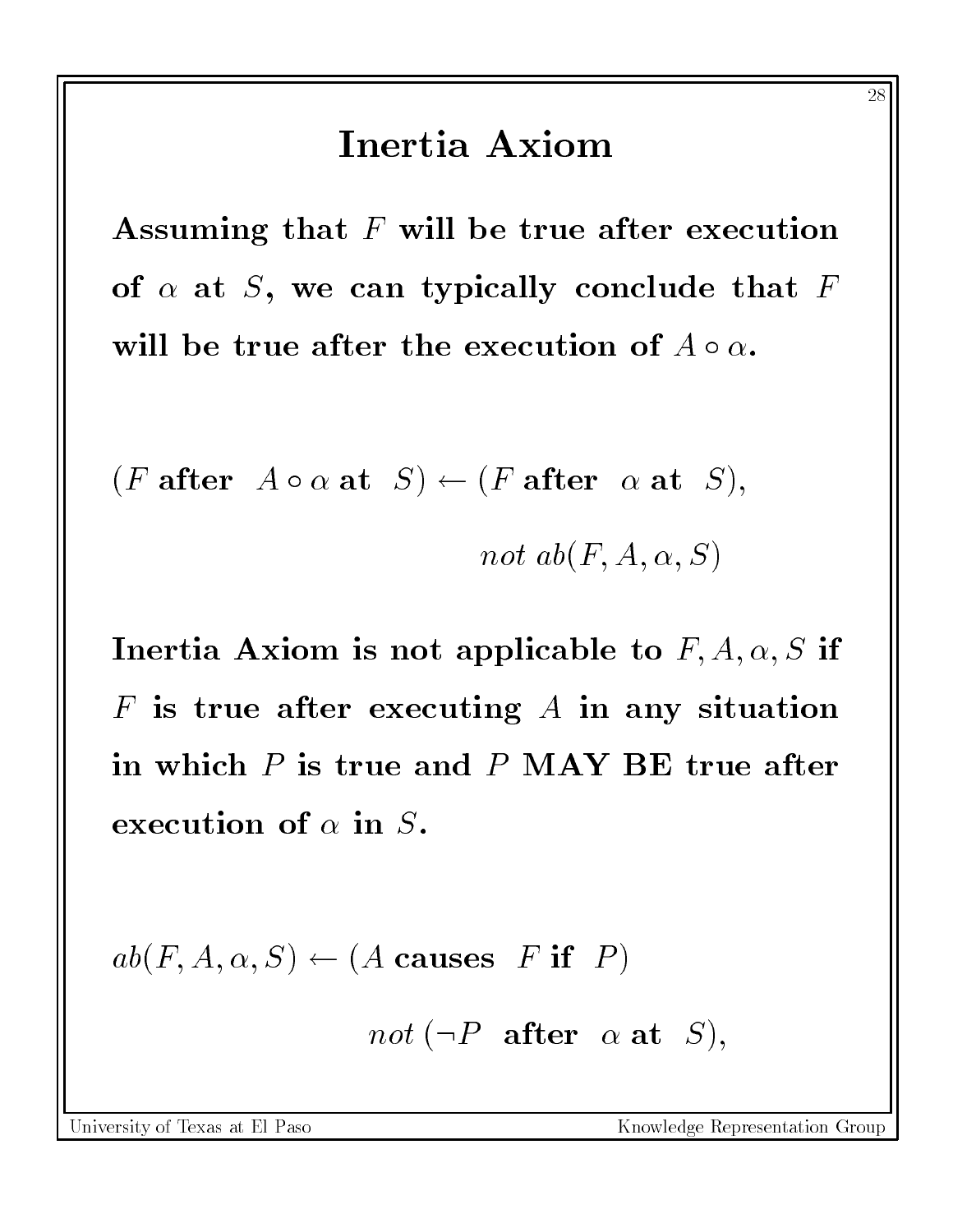#### **Actual Events**

To represent actual occurrences of events we use two predicates  $S_2$  immediately follows  $S_1$ and  $A$  occurs at  $S$  and the following axioms:  $(F \t{at} S_2) \leftarrow (S_2 \t{immediately_follows} S_1),$  $(A \text{ occurs} \text{at } S_1),$  $(F \text{ after } A \text{ at } S_1)$ 

 $\neg current(S_1) \leftarrow (S_2 \text{ immediately-follows})$ 

 $current(S) \leftarrow not \neg current(S)$ 

 $currently(F) \leftarrow current(S), F$  at S

University of Texas at El Paso

Knowledge Representation Group

- -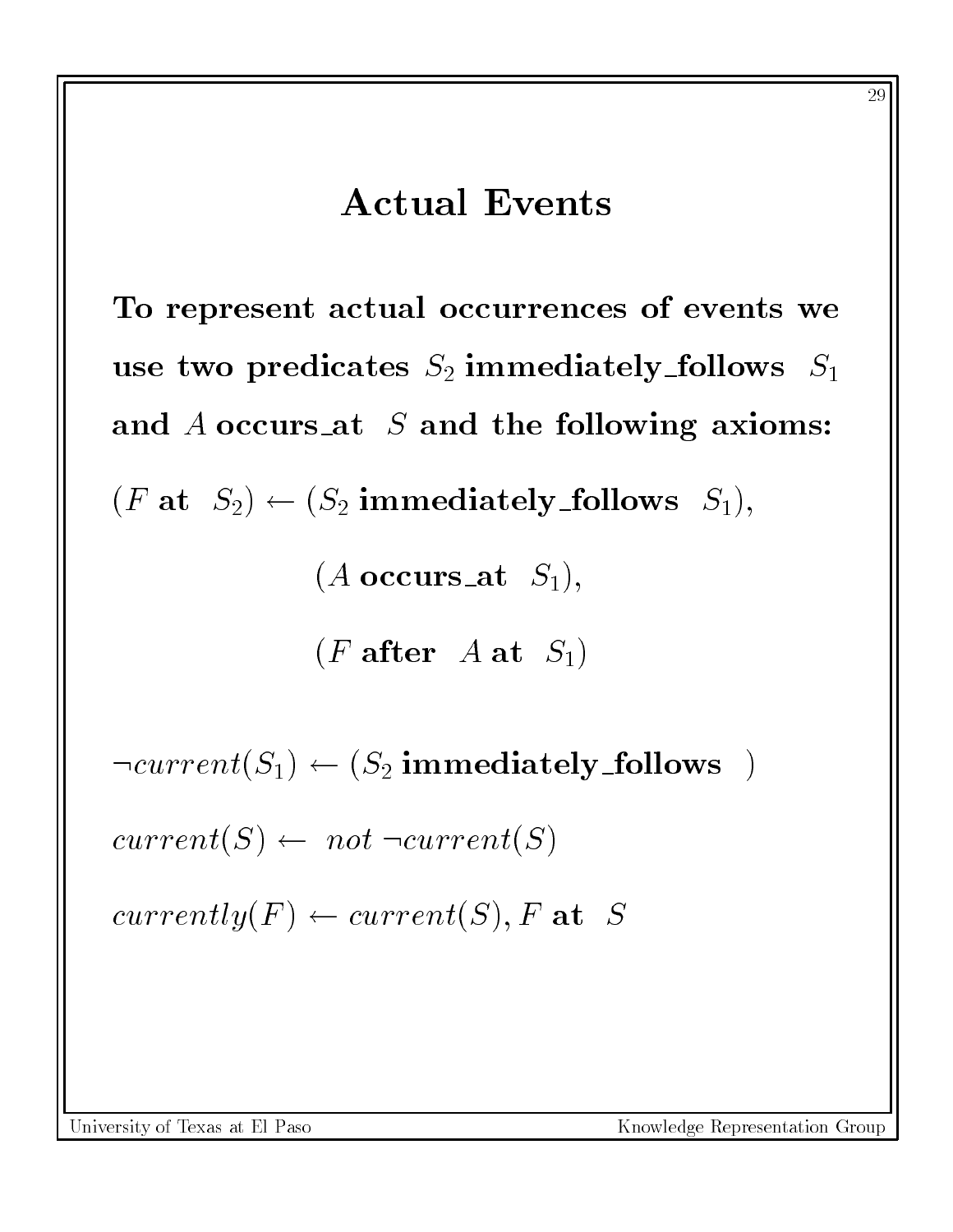#### Finding Plans

The simpliest way of finding plans is to generate "candidate" sequences of actions and use the above theory to check if the goal will be true after the execution of the sequence.

 $find\_plan(\alpha, G) \leftarrow generate(\alpha),$ 

 $current(S),$ 

G after  $\alpha$  at S.

Use of domain dependent heuristics (expressible in the language of LP) seems to allow efficient generation of "candidates".

Knowledge Representation Group

 $\sim$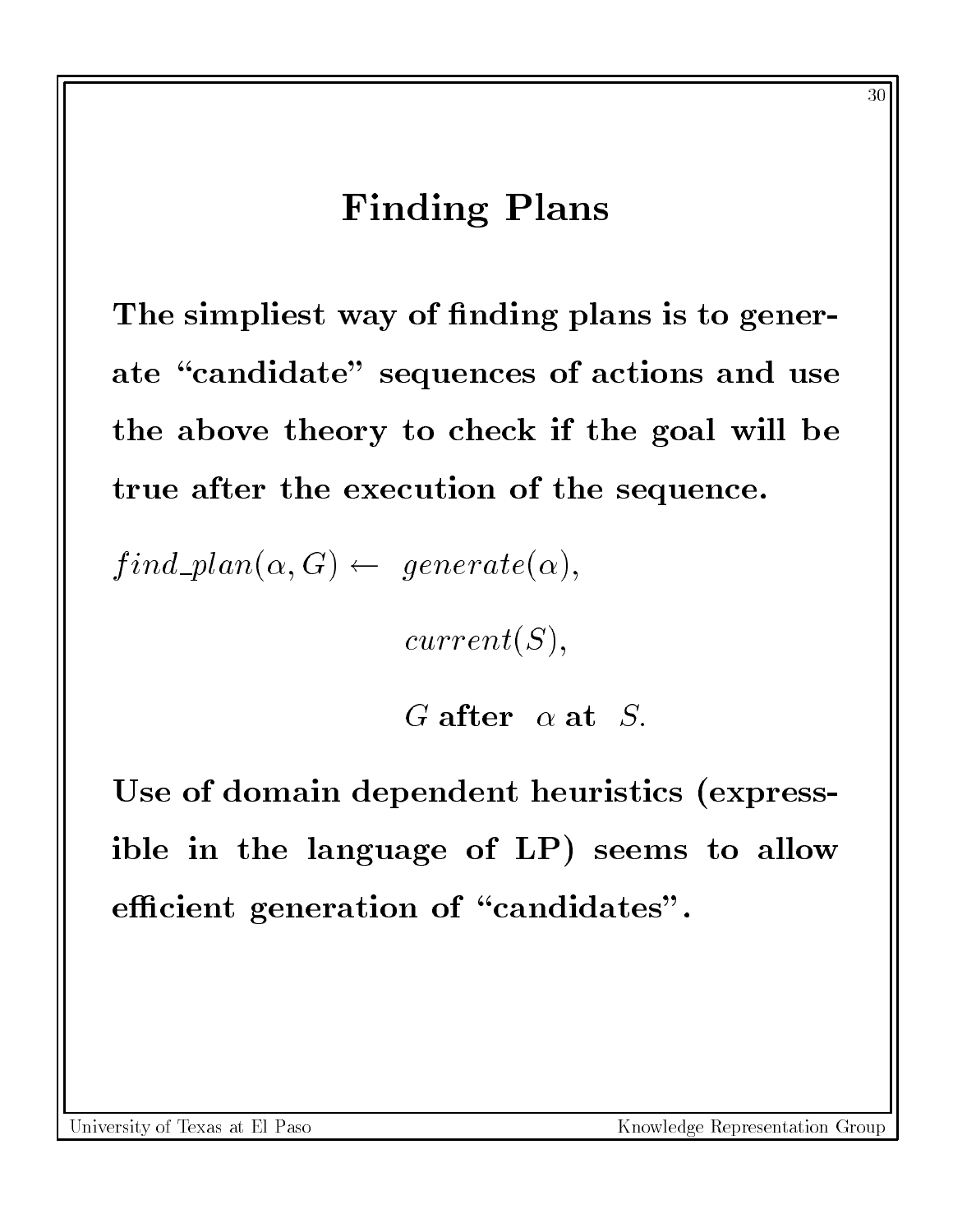## Architecture for Intelligent Agents

The planner is incorporated into a more general architecture for intelligent agents represented by the following loop:

- 1. observe;
- 2. select\_goal $(G)$ ;
- **3.**  $find\_plan([a_1, \ldots, a_n], G);$
- 4.  $execute(a_1);$

At stages (1) and (4) the theory  $D$  is expanded by new information about actual occurrences of events (both, caused by and observed by the agent).

University of Texas at El Paso

Knowledge Representation Group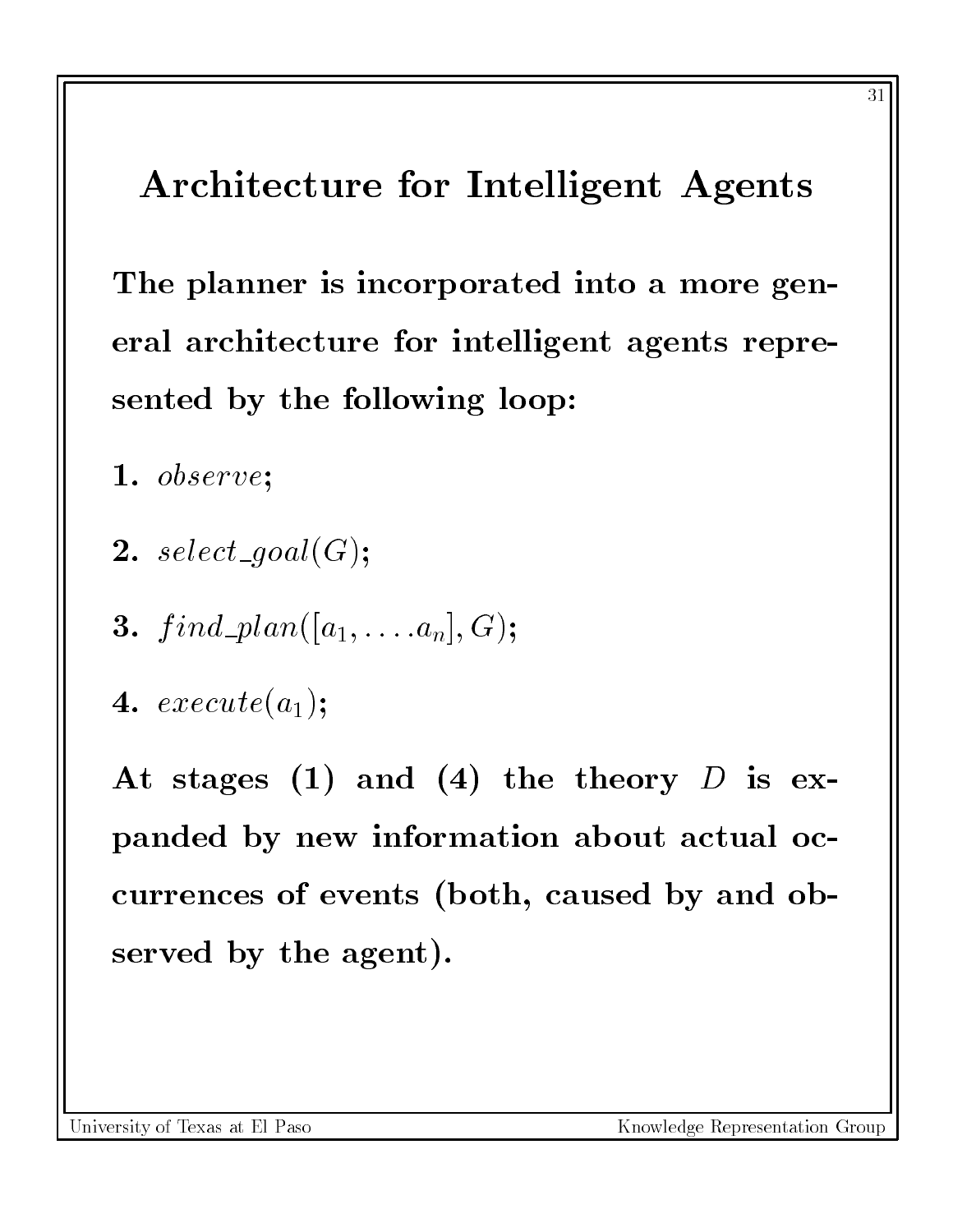# Jack's problem revisited

1.  $find\_plan(X, [packet, at\_airport]);$ 

 $X = [pack, drive]$ 

2. execute(pack)

Expands D by (*pack* occurs at  $s_1$ ) and

 $(s_1$  immediately follows  $s_0$ )

3. observe(hit)

Expands D by  $(hit \t at s<sub>2</sub>)$  and

 $(s_2 \text{ immediately-follows } s_1)$ 

(Notice, that  $D \models currently(\neg has\_car)$  and hence the old plan is invalidated)

$$
4.\ \ find\_plan(X, [packet, at\_airport]);
$$

 $X = [rent, drive]$ 

University of Texas at El Paso